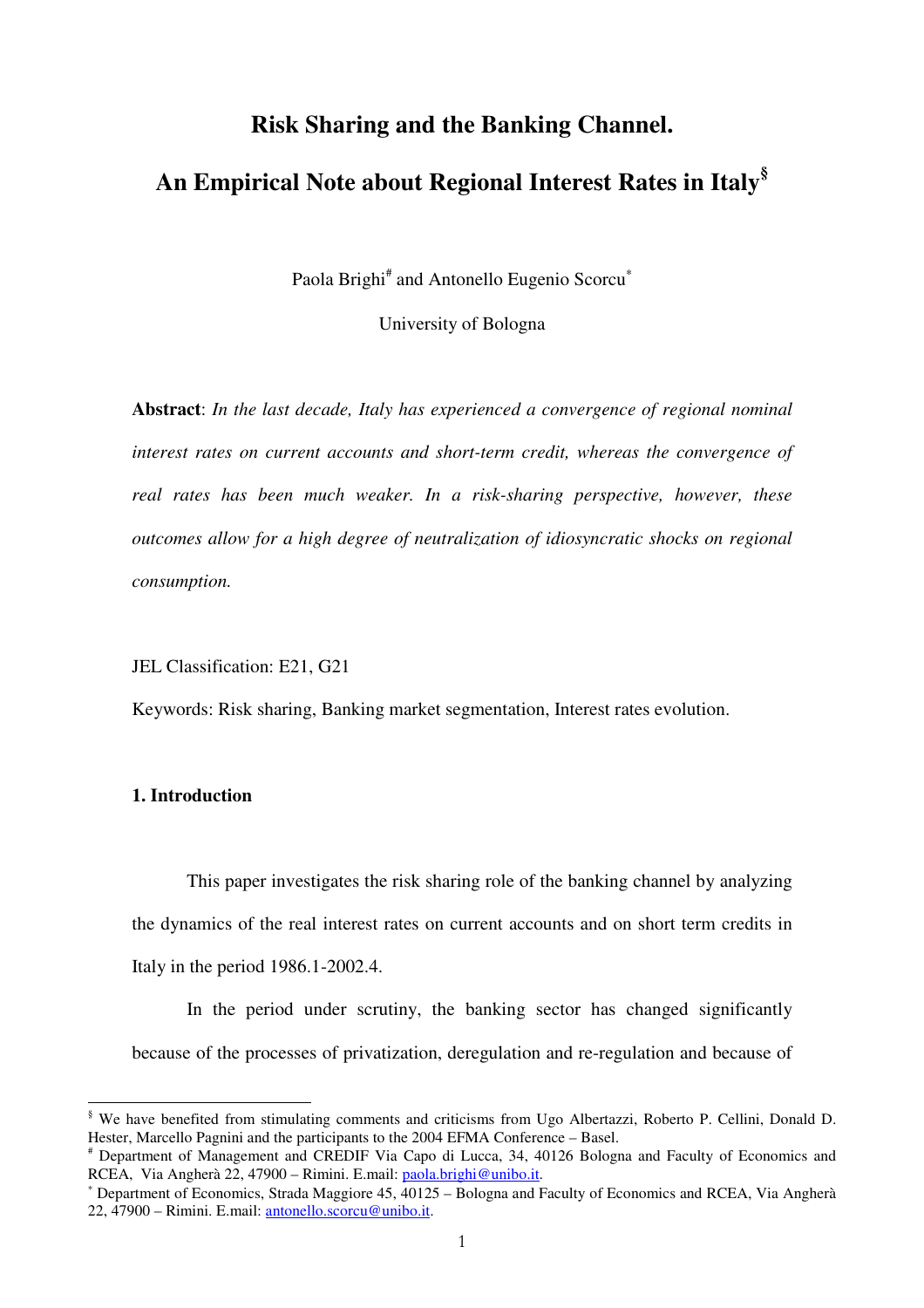the shift from the traditional deposits and credits activities to the asset management<sup>1</sup>; all these changes could have enhanced the efficiency of the banking system, induced a long-run fall in the prices and fees charged to households and increased the convergence of regional nominal interest rates. The risk sharing implications of the dynamics of the regional real rates, however, have not been fully explored. Idiosyncratic risks can be redistributed between households through three channels - the capital, government, and banking channels, characterized by specific sets of instruments and time horizons<sup>2</sup>. The capital and the government channels can neutralize temporary and persistent shocks through the redistribution of ownership rights and taxes and subsidies, whereas the banking channel, with the households' borrowing and lending, is particularly important for temporary shocks<sup>3</sup>.

The preliminary empirical evidence presented in the paper suggests only a partial convergence of the real rates<sup>4</sup> but also the existence of a significant degree of regional risk sharing.

The paper is organized as follows: in section 2, we develop our analytical framework; in sections 3 and 4, we describe the dynamics of the deposits and short term credits rates; in section 5, we discuss the econometric evidence on the regional risk sharing in terms of interest rates behavior; section 6 concludes.

<sup>&</sup>lt;sup>1</sup> In 1992 the Law n. 481 introduces the Second EC Banking Directive into the Italian legislation; in 1993 the Legislative Decree n. 385 rationalizes the banking regulatory framework, replacing some 1,400 previous regulations and completing the introduction of the Directive. On these themes see, among others, Angelini and Cetorelli (2003), Enria, Focarelli and Landi (1999), Focarelli and Panetta (2003) and Panetta (2003).

<sup>&</sup>lt;sup>2</sup> Short run (temporary) shocks are neutralized better than long run (persistent) shocks; see Canova and Ravn (1996).

<sup>&</sup>lt;sup>3</sup> In the USA, the banking channel absorbed about a quarter of the total volatility in per capita consumption over the period 1963-90 (Asdrubali *et al.*, 1996); in Italy, about a fifth of the volatility in the period 1961-94 (Dedola *et al*., 1999).

<sup>&</sup>lt;sup>4</sup> Also in the US significant geographical differences still remain in the rates on checking accounts, NOW and money market deposits; see Heitfield and Preager (2002). In any case, nominal convergence might not enhance the convergence of real variables: in the EU, Kalemli-Oczan *et al*. (2004) found persistent divergence in real per capita GNP despite the recent monetary and financial integration.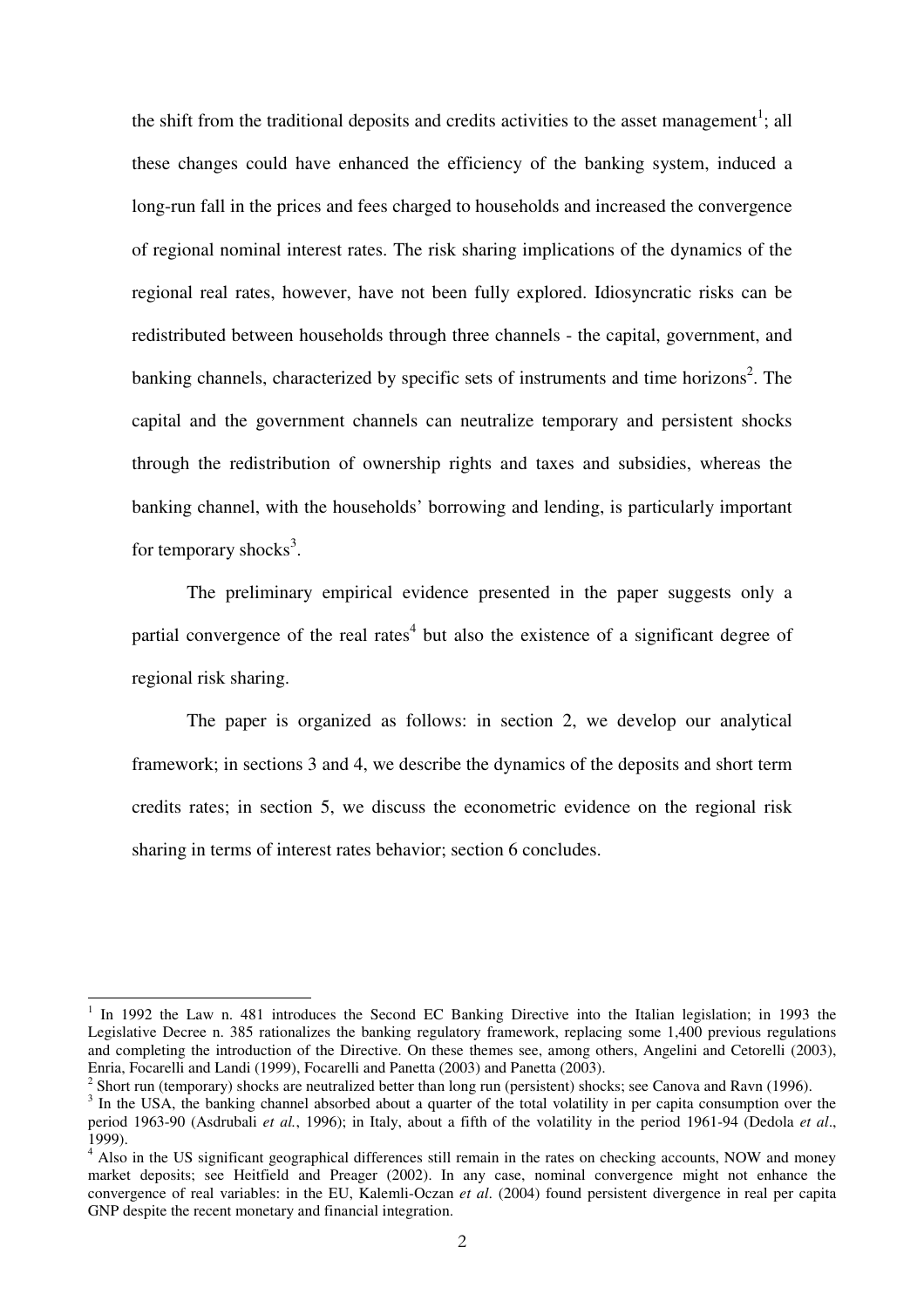## **2. Regional interest rates and consumption smoothing**

Let the regional representative households be characterized by the same timeinvariant preference structure<sup>5</sup>. Each period, the income of each household is subject to two different shocks: an aggregate, nation-wide shock, and an idiosyncratic, regional shock. Households can neutralize the idiosyncratic shocks via the deposit market (*exante*) and via the credit market (*ex-post*). Under full risk sharing, idiosyncratic temporary shocks are completely neutralized<sup>6</sup> and there is only one (national) real interest rate on current accounts and one (national) real interest rate on short-term loans.

Households are typically net lenders to the bank and use their deposits as buffer stock to neutralize small idiosyncratic shocks. If (negative) idiosyncratic shocks are large, full risk sharing requires a bank loan, in addition to other portfolio adjustments, and the bank becomes aware of the household's situation. No effect should emerge on the national loan rates<sup>7</sup> as banks can completely neutralize the regional shocks via the inter-bank market.

Whereas a complete risk sharing could be provided by offering the same interest rate on short term credit, regional banks actually charge different interest rates, because different households are expected to face different idiosyncratic shocks, because of the difficulties that arise in distinguishing between permanent or temporary shocks, and because there are different profit maximizing interest rates for banks that retain some power on local markets characterized by different population, income, wealth, and

<sup>&</sup>lt;sup>5</sup> The standard risk sharing framework has been developed, for example, by Cochrane (1991) and Mace (1991). The case of heterogeneous consumers has been analyzed, among others, by Obstfeld (1994). The economic implications of the risk sharing model is that consumers can smooth consumption intertemporally as well as across any different states of the world *i.e.* regions, markets, etc.

<sup>&</sup>lt;sup>6</sup> Therefore, the change in the marginal utility of consumption is equalized across households. This implies that in a regression of the consumption growth rate of the regional household the only explanatory variable is the national aggregate consumption growth rate; any other variable (like the regional income) should not have explanatory power and its coefficient should be not significantly different from zero. See, for example, Cochrane (1991) and Mace (1991).

<sup>&</sup>lt;sup>7</sup> See Bhattacharya and Gale (1987) and Smith (1991).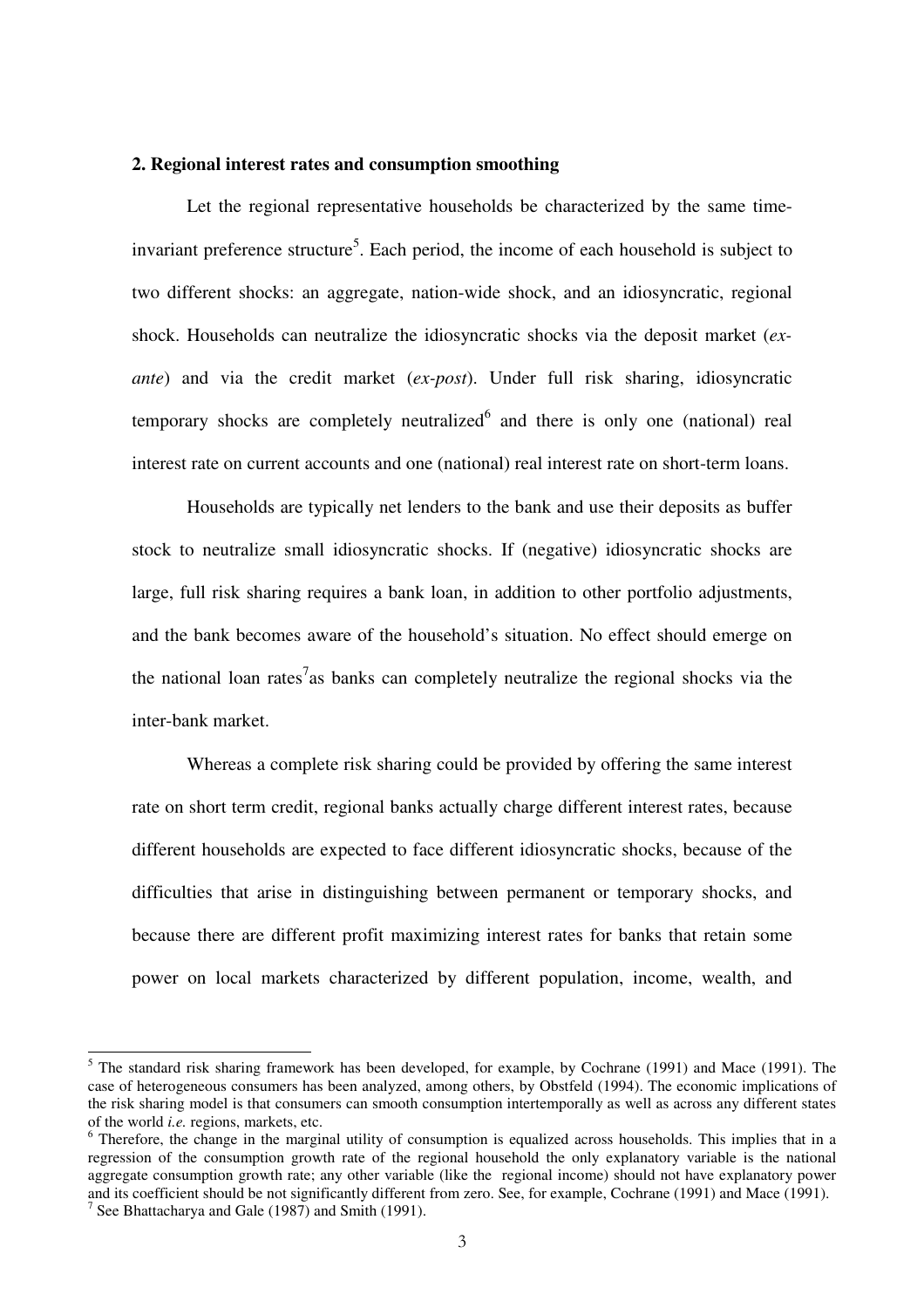"transportation" costs<sup>8</sup>. In conclusions, deposits (and loans) markets are still considered as local; which are then, the consequences in terms of risk sharing?

## **3. The data set**

We consider the real interest rates on current accounts and on short term credits of the 20 Italian regions in the period 1986.1-2002.4. The real interest rate is computed as the difference between the nominal interest rate and the inflation rate. The nominal interest rate is the ratio of the payment made by the bank to the account holder divided by the average balance of the deposit. The nominal interest payment is net of any expenses charged by the bank to the account holder (for example, the cost of mailing the account statement). Our data (provided by the Bank of Italy) refer to interest paid to households, non-financial companies and quasi-companies, private social institutions and other not classifiable units. We restrict our analysis to the interest rates on deposits below  $\epsilon$ 25,000, which are likely to be relatively more frequent among households<sup>9</sup>. In the case of interest rates on short term credit we consider interests paid by households, non-financial companies and quasi-companies, private social institutions and other not classifiable units, as published by the Bank of Italy. We focus on loans below  $\epsilon$ 125,000<sup>10</sup> which are likely to be relatively more frequent among households<sup>11</sup>. The regional inflation rates are computed from the regional CPI for household consumption<sup>12</sup>. As regional accounts are provided only annually, quarterly data for inflation are obtained by means of a linear interpolation between successive yearly

<sup>&</sup>lt;sup>8</sup> See, for example, Coccorese (1988), Di Battista and Grillo (1988), Berger and Hannan (1989), Calem and Carlino (1991) and Barros (1999).

 $9$  Interests paid to consumer households are not publicly available for the whole period under scrutiny. In the last years, more than 80% of the current accounts are hold by consumer households.

 $10$  In the period 1986.1- 1995.4 the interest rate has been computed as a weighted average between the interest rates on loans below 50,000 Euros and loans between 50,000 and 125,000 Euros. The weight are the shares of "customers" belonging to each class.

 $11$  Also in this case interests paid by households are not published by the Bank of Italy.

 $12$  The series are published by Crenos, a research branch of the University of Cagliari, for the period 1986-1994 and by Istat, the official Italian statistical institute, for the period 1995-2002.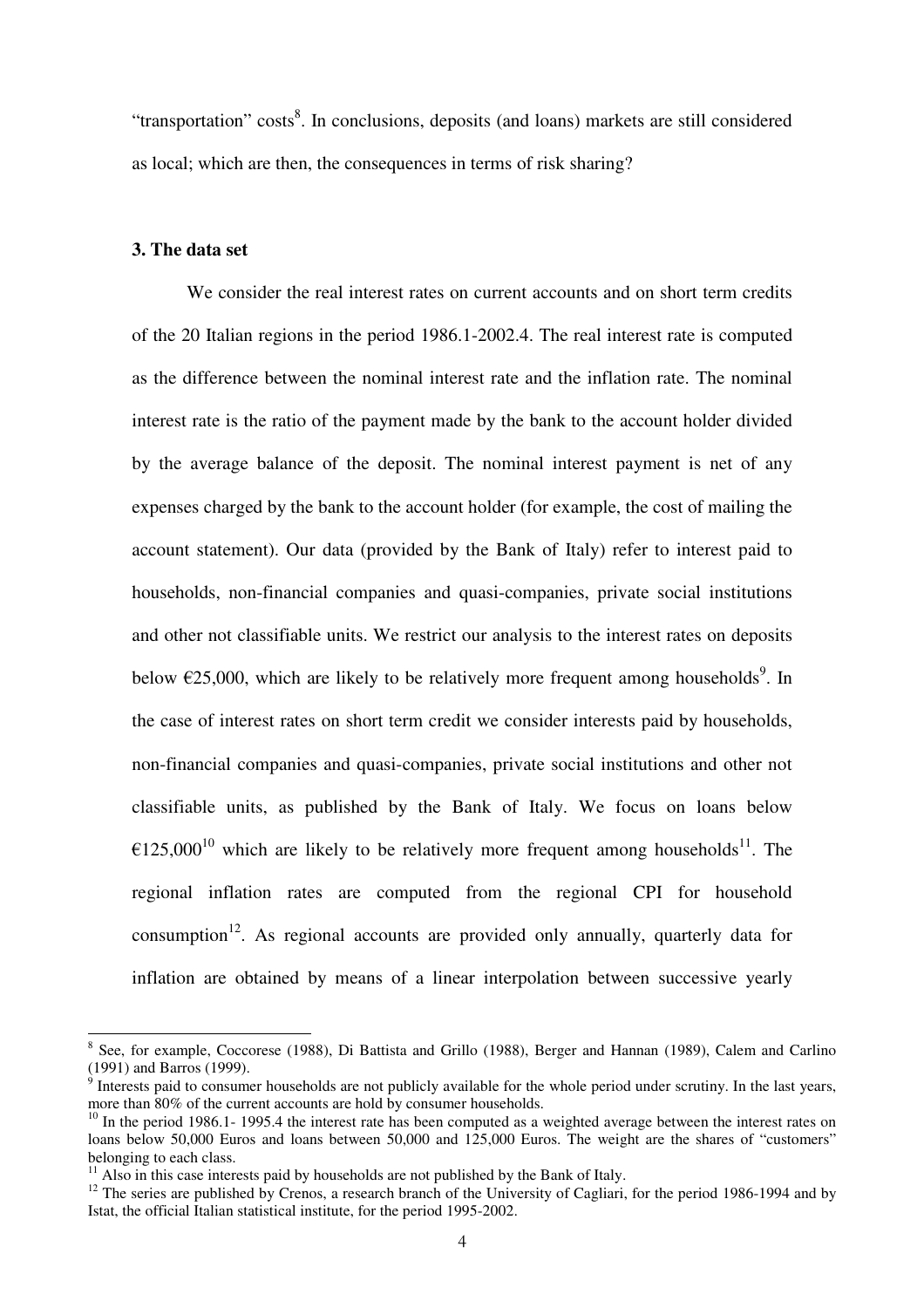rates. Whereas this procedure smoothes the series, it should not induce any significant and persistent bias in the following analyses.

We will also distinguish between the North and the South of Italy, because of the well-known strong and persistent geographical differences in terms of real and financial variables<sup>13</sup>. The regions Piemonte, Valle d'Aosta, Lombardia, Liguria, Trentino Alto Adige, Veneto, Friuli Venezia Giulia, Emilia Romagna, Toscana, Marche belong to the Northern group; the Southern regions are Umbria, Lazio, Abruzzo, Molise, Campania, Puglia, Basilicata, Calabria, Sicilia and Sardegna.

## **4. Risk sharing and the banking channel: a preliminary evaluation**

#### *4.1 Current account interest rates*

At the beginning of 1986 the nominal rate on current accounts averaged to 9%, but within a year dropped to 6% (Figure 1). Neglecting the year 1992, characterized by the collapse of the EMS (and by the temporary rise of the nominal interest rate in front of a fall in inflation), the period 1988-1999 is one of falling nominal rate and inflation (whose series remain closely intertwined) with the real rate fluctuating around zero. In 1999 as the nominal and the inflation rates exhibited distinct dynamics, the real rate became negative, an outcome not reversed in the subsequent years.

#### (FIGURE 1 ABOUT HERE)

<sup>&</sup>lt;sup>13</sup> The literature on finance and growth in this case often identifies one of the causes of the persistent backwardness of the South in the underdevelopment and inefficiency of its banking system. See, for example, Galli and Onado (1990) and Faini, Galli and Giannini (1993).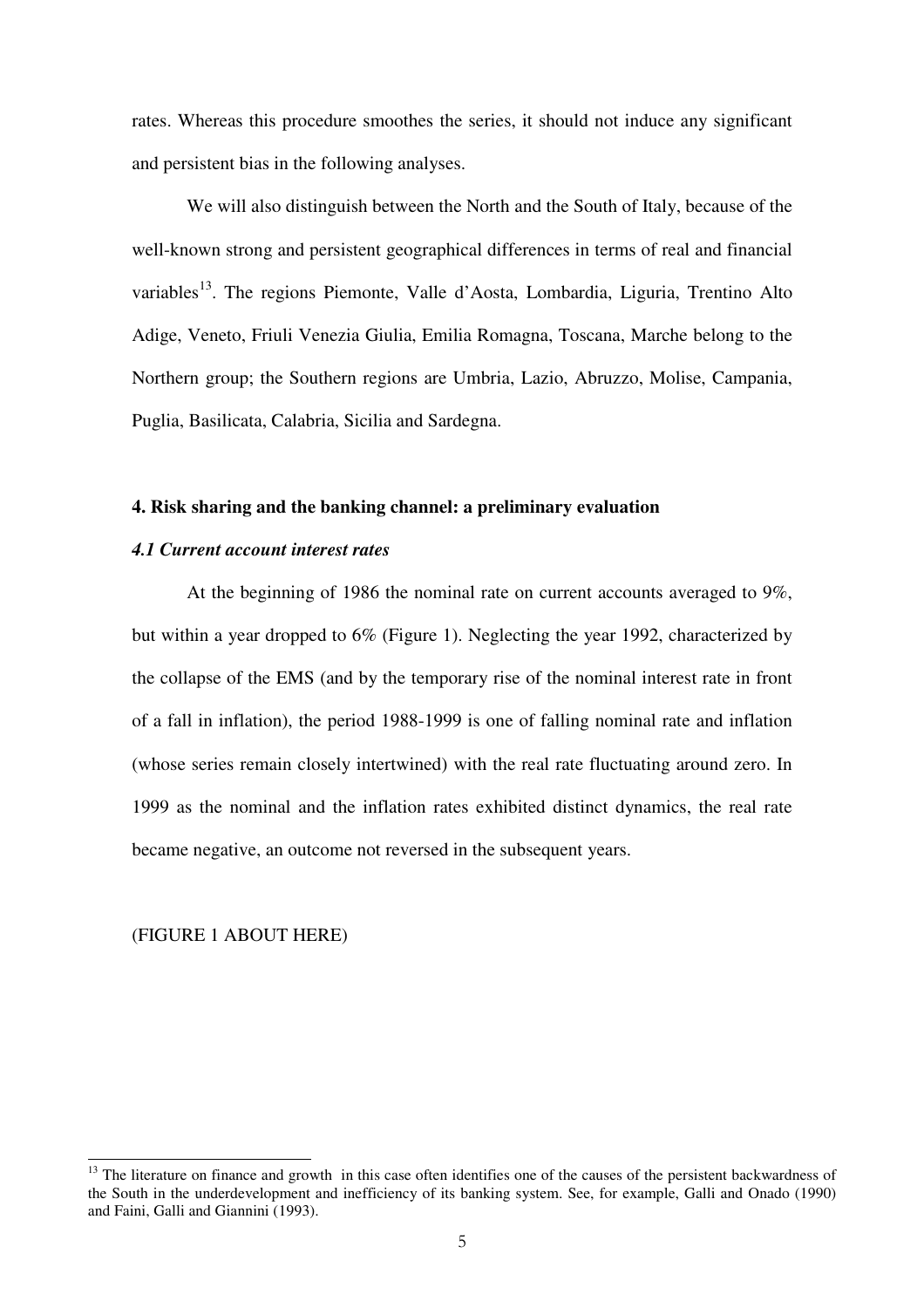The nominal interest rate convergence (measured in terms of standard deviation among regional values) emerges neatly from Figure 2, but for the real rate of interest and the inflation rate the evidence is not clear<sup>14</sup>.

In 1986-1992 the regional nominal interest rates remain roughly constant in terms of level and variability, except for the temporary peak of the last months of 1992 following the crises of the Italian currency; in 1993-2002 the nominal interest rates fall and become less variable.

The inflation series exhibited a different dynamics. Until 1991 the average inflation was quite high and variable across regions, with a peak in 1990, and the subsequent disinflation process was associated to wide geographical dispersion of the interest rates (in 1998, inflation averaged about 2%, one third than in the years 1987- 1989, but the volatility across regions remained constant). Now, the convergence of nominal rates is almost complete, as rates are low and similar across regions, but the disinflation process has not reduced the regional variability of the inflation<sup>15</sup>. As a consequence, the correlation coefficient between the level and the variability of inflation, equal to 0.31 for the whole sample, drop to 0.07 in the 1997-2002 sub-period. As shown in Figure 2, the variability of the real rate of interest tracks quite closely the variability of the inflation rate, especially in the second half of the sample<sup>16</sup>.

## (FIGURE 2 ABOUT HERE)

<sup>&</sup>lt;sup>14</sup> The sectional standard deviation of the these series are computed by giving the same weight to peripheral regions in terms of population and/or income (like Basilicata) and to core regions (like Lombardia).

<sup>&</sup>lt;sup>15</sup> The scale of the standard deviation depends on the average value of the series. If measured in relative terms (for example by the coefficient of variation), the geographical variability of inflation increased because the drop in the average inflation rate has not been matched by an analogous drop in the standard deviation.

 $16$  The correlation coefficient between the inflation rate standard deviation and the real interest rate standard deviation, equal to 0.69 for the whole sample, increased to 0.97 in the 1997-2002 sub-period. The correlation coefficient strongly decreases if we consider the coefficient of variation. It becomes negative (and equal to -0.11) if we consider the whole period but it strongly increases to 0.05 if we consider the sub-period 1997-2002.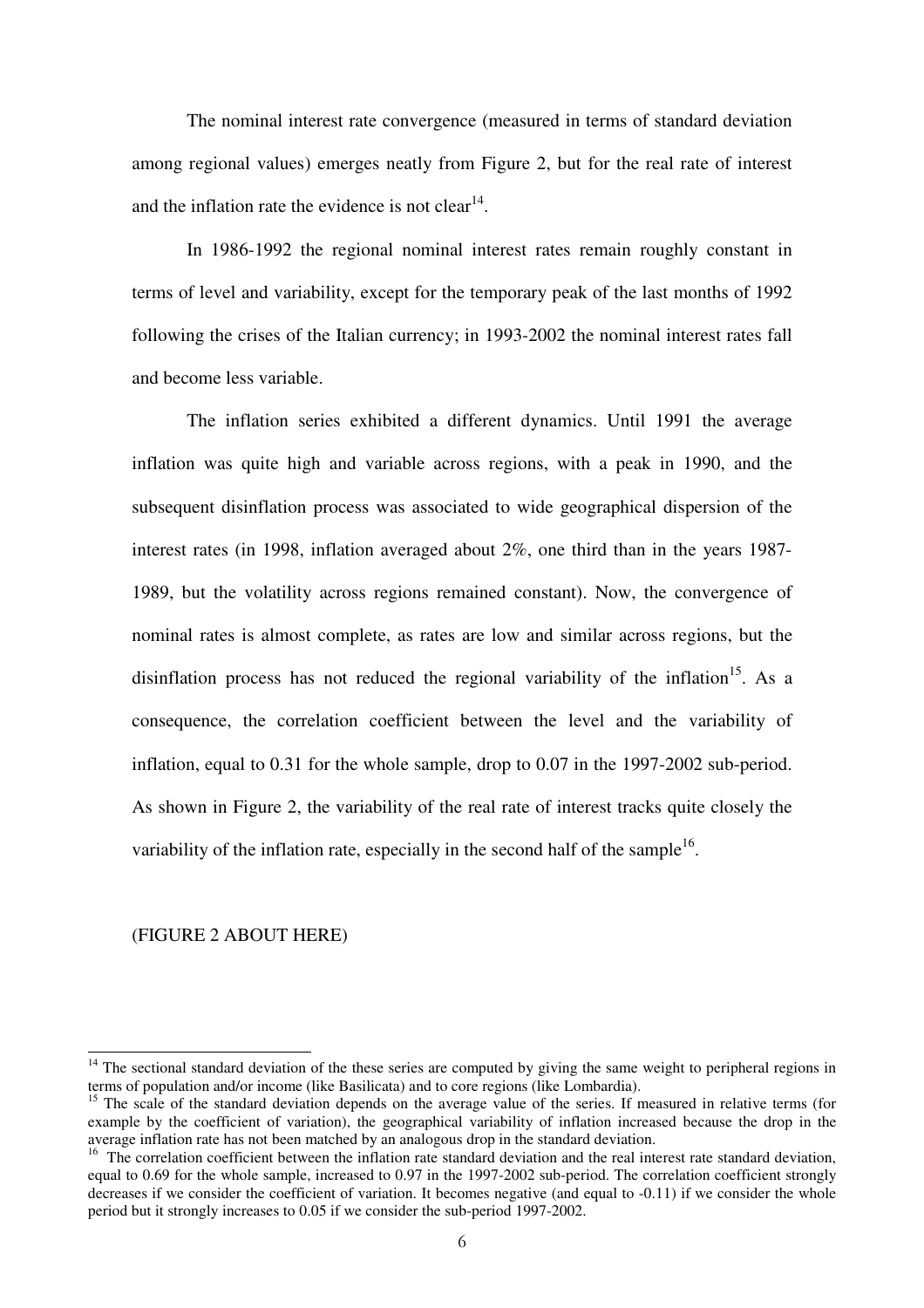As stated before, the dualism between the North and South of Italy is present also in the financial and banking systems. Whereas several analyses concern the lending process to the southern firms, important geographical differences exist also in the deposit rates and in the level and composition of the households' financial wealth.

It has also been suggested that, because of the different socio-economic environment, banks are less efficient and more risky in the South than in the North, so that if Southern households have some market power over the banking system, they should earn a positive risk premium, in the form of higher returns on current accounts; on the contrary, less efficient Southern banks with enough market power might charge their local depositors with the cost of their X-inefficiencies.

Some descriptive evidence is shown in Figure 3. The North-South nominal spread, positive in the period 1986-1994, becomes slightly negative thereafter<sup>17</sup>. In fact, the different level of efficiency was likely to be important in the first half of the sample, but with the crisis and collapse of the southern banking system, and its replacement with northern-based banks, might be reduced in the second part of the sample.

The convergence of the real rates is rather weak, with a spread negative (except in 1986.1-1988.1 and in 1992.2-1994.4) and more volatile than the nominal interest rate spread. The North-South difference in the nominal interest rates is small and, except in 1986, the average inflation in the North was higher than in the South. Therefore, the real rate spread mirrors the inflation spread: to a positive North-South spread on inflation, in most of the cases corresponds a negative spread on the real interest rate. In conclusion, in the North current accounts are, in real terms, more costly to households than in the South.

 $17$  These findings are in line with Panetta (2003) and Focarelli and Panetta (2003): the process of consolidation of the Italian banking system has increased the efficiency of the Southern banks, and enhanced the convergence of nominal interest rates.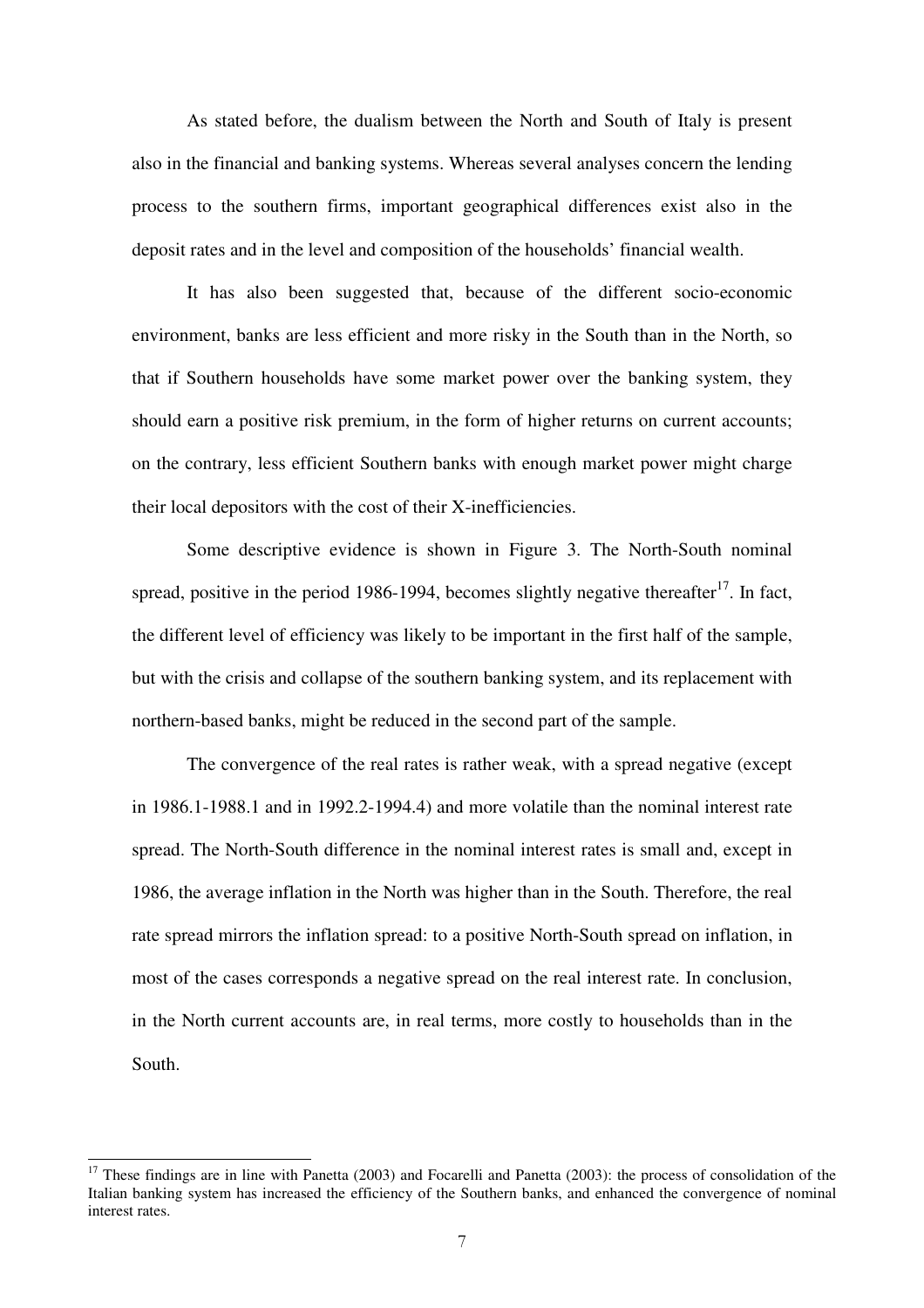#### (FIGURE 3 ABOUT HERE)

#### *4.2 Short term credit interest rate*

Full risk sharing can be reached also ex-post, via short term credits, if there is a unique national interest rate. The empirical evidence, however, is one of a persistent (but decreasing) real and nominal North-South spread. In contrast to the case of current accounts, local market conditions are more important than inflation in explaining the regional differences in real interest rates on short term loans (Figure 4).

If the loan contract would be an efficient real shock absorber, the nominal interest rates would adjust in order to reach a zero real interest rates spread between any pair of regions (and also between the Northern and the Southern groups).

However, the convergence of the real rates is, at most, partial during the period under scrutiny<sup>18</sup>: the North-South real spread decreases but remained positive, possibly because of the persistent regional differences in inflation rates and in the quality of loan applicants. More precisely, in the period 1986.1-1996.1, both the nominal and the real interest rates spreads increased, because of the crisis of the South whereas in the period 1996.2-2002.4, the adjustment and consolidation processes produced a positive effect, with a decrease of nominal differentials from 2.5% to 0.6% and of real differentials from 3.0% to  $0.9\%$ <sup>19</sup>.

## (FIGURE 4 ABOUT HERE)

<sup>&</sup>lt;sup>18</sup> The period was characterized by the Northern banks' acquisitions of Southern banks, and by a process of deregulation, branching liberalization and technological innovation. The bank efficiency and profitability are analyzed, among others, by Calcagnini and Hester (1997), Coccorese (1998) and Barros (1999).

<sup>&</sup>lt;sup>19</sup> The same conclusions can be reached also in terms of volatility. These results, available upon request from the authors, are not shown for the sake of brevity.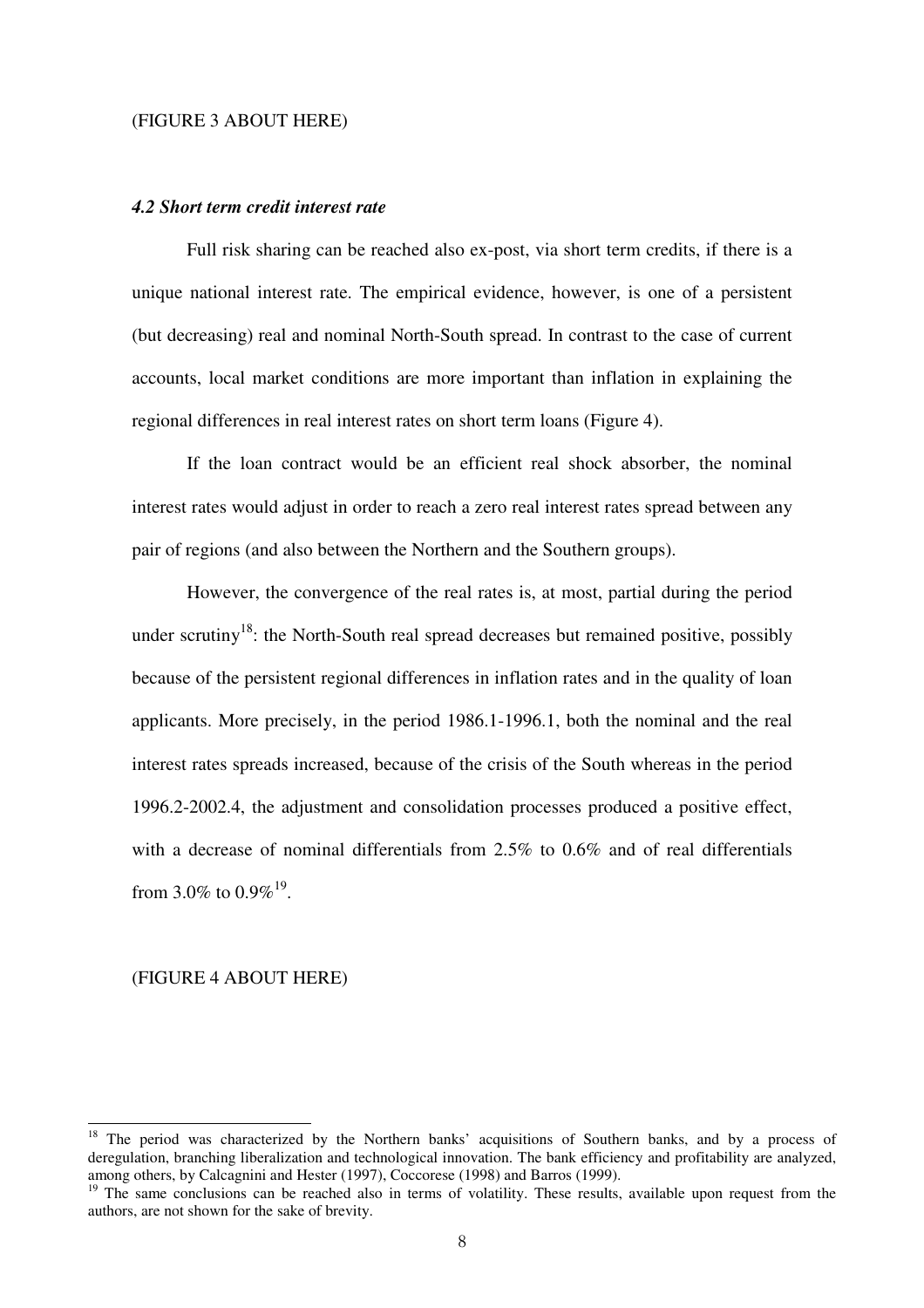#### **5. Risk sharing and the banking channel: econometric results**

In this section, therefore, we formally test different specifications of regional risk sharing of the banking channel in Italy through the observations of the real interest rates behavior.

Even if the equality among regional real interest rate is rejected by the data, a result of partial neutralization of idiosyncratic (regional) risks might emerge. In fact, households and banks usually ignore whether the disturbances are aggregate or local, persistent or temporary. Hence, shocks can not be neutralized immediately (within a quarter), but only over a longer horizon, so that temporary regional differences in current accounts real rates and/or short term credits might emerge. Therefore, having denoted with  $r_{it}$  the (borrowing or lending) real interest rate of region *j* in quarter *t*, with  $r_t$  the corresponding national rate and with  $e_{jt}$  the spread between the two interest rate series:

$$
r_{jt} - r_{ITAt} = e_{jt} \tag{1}
$$

our first risk sharing test implies that  $E_t(e_{it}) = 0$ . Table 1 summarizes the results.

#### (TABLE 1 ABOUT HERE)

Except for Emilia Romagna, Lazio, Abruzzo, and Sardegna, the real interest rate spreads on current accounts are, on average, significantly different from zero. In the North the real interest rates is, on average, lower than the national one whereas in Southern regions are present both positive and negative average differentials.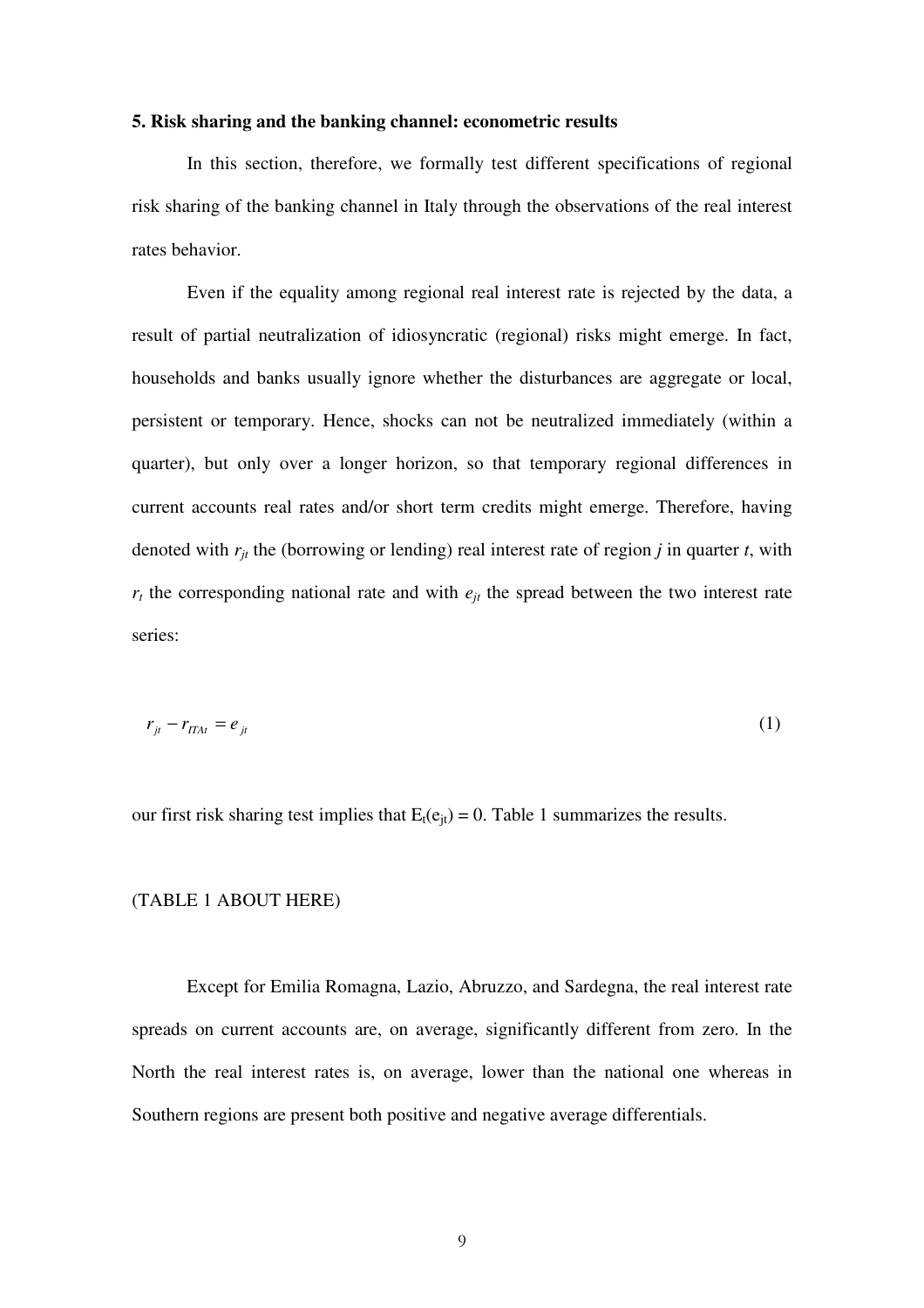Excluding Umbria, all regional short term credit rates are significantly different from the national interest rate: banks discriminate between regional households, and rates are higher in the South.

A second risk sharing test could allow for non zero spread and temporary deviations between  $r_{jt}$  and  $r_t$ . A non zero spread might emerge for region *j* if, for example, the degree of risk aversion of the region *j* representative household differs from the average or if the region *j* degree of efficiency or competition is different than in the rest of the country. Even when average regional rates differ, the neutralization of the idiosyncratic shocks is still possible if the series follow the same dynamics, and only react to the same aggregate shocks. More formally, in this specification*,* the risk sharing hypothesis implies that the (nonstationary) regional series  $r_{jt}$  and  $r_t$  cointegrate with a (-1, 1) cointegration vector (the spread series is stationary).

$$
r_{jt} - r_{lTAt} = a_0 + e_{jt}.
$$
 (2)

The empirical evidence based on the Augmented Dickey Fuller tests is summarized in Tables 2 and 3. In Table 2 we first analyze the degree of integration of the original series *r<sup>j</sup>* . Excluding Valle d'Aosta, the hypothesis of non stationarity can not be rejected for all the regional real rates<sup>20</sup>. As shown in Table 3, interest rate spreads are stationary in seven regions out of 20, when evaluated within a maximum one year  $\log^{21}$ . Only in four cases (Piemonte, Umbria, Molise, and Sicilia) a stationary spread emerges for both deposit and short term credit.

#### (TABLES 2 AND 3 ABOUT HERE)

 $20$  The ADF tests of the first differences suggest an order of integration equal to 1 for all the series. The reuslts are available upon request from the authors.

 $21$  A one year lag is enough to obtain residuals of the ADF regressions with the required desirable properties.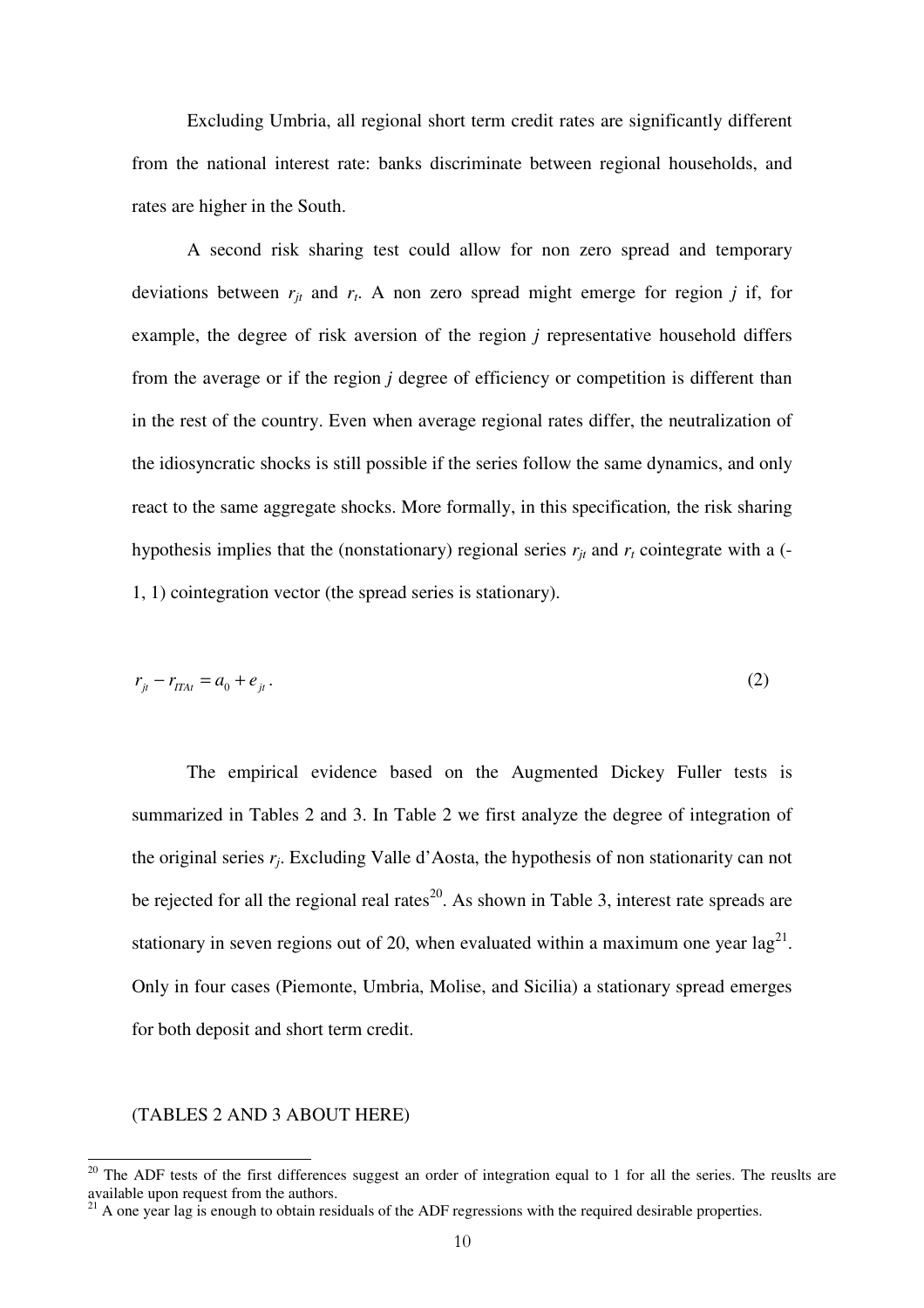Our final test of the risk sharing hypothesis evaluates the stationarity of the regional interest spreads by allowing for an endogenous shift of the constant term in the cointegration relationship between the interest rate series. In fact, it is well known that the omission of a break in the analysis can spuriously induce nonstationarity. In this case, we look for risk sharing in a framework of an (exogenous) structural change in financial markets: for example, the change in the degree of competition in a regional banking system can change the "equilibrium" spread for both deposit and short term credit rates. As new financial instruments and the branch liberalization have increased the competition and reduced the discrimination among customers, the emergence of risk sharing might be conditional to the existence of a break in the cointegration relationship.

The change in the spread has been modeled as follows:

$$
r_{jt} - r_{ITAt} = a_0 + a_1 du_t + e_{jt},
$$
\n(3)

where  $du_z = 0$  for  $t = 0, 1, \ldots$ , with  $0 < t_0 < \tau < t_1 < T$ , and  $du_z = 1$  otherwise.

In other words, up to the break period  $\tau$ , the average interest rate spread is  $a_0$ , whereas after the break the spread is  $a_0 + a_1$ ; moreover, in a situation in which competition increases we expect opposite signs for the estimated coefficients  $a_1$  and  $a_0$ and also  $|a_1| < |a_0|^{2^2}$ . We use the Gregory and Hansen (1996) ADF\* methodology, which tests for the existence of a cointegration relationship allowing for an endogenously determined break point by means of a modified ADF test. Even if the flexibility of this approach is high, its limitations must be recognized. The procedure tests for the existence of only one break, whereas several breaks might occur in the period under scrutiny. Moreover, instead of being given by a sudden change in the intercept of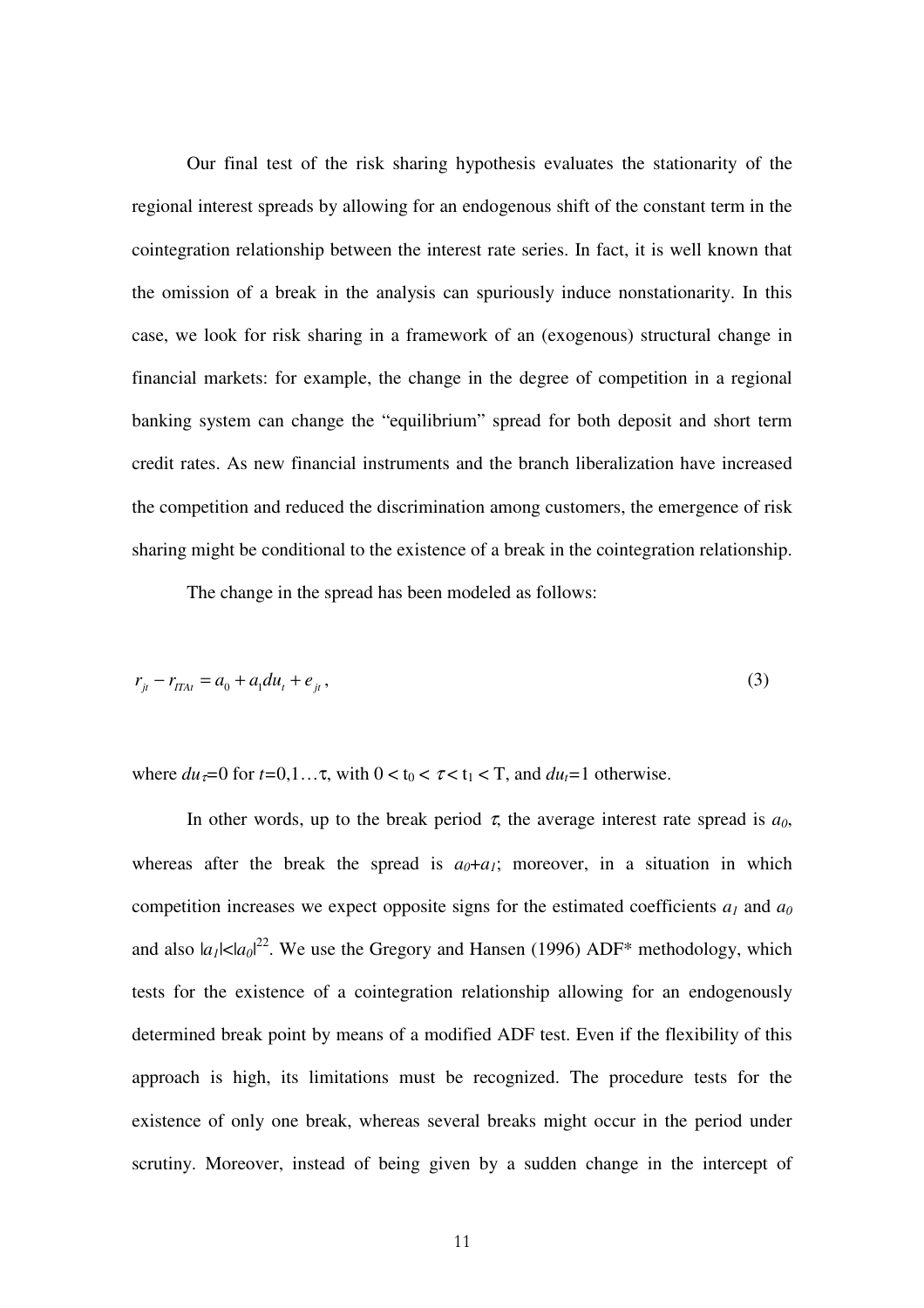regression (3), the adjustment process might be better described by a smooth transition process from one regime to another<sup>23</sup>.

The results for the ADF\* tests together with a summary of the previous results are shown in Table  $4^{24}$ . For the sake of simplicity, the test statistics for the regions with a null or stationary spread are not reported<sup>25</sup>; in these cases only the order of integration of the spread series is given (this occur for Piemonte, Trentino Alto Adige, Marche, Umbria, Molise and Sicilia for the deposit spread and Piemonte, Liguria, Umbria, Molise, Calabria and Sicilia for the short run credit spread).

When a significant break emerges, we report the estimated value of the constant term and of the dummy variable (with the corresponding P-value in square brackets), together with the quarter in which the break occurred, and the relevant value of the ADF\* test statistic. In the remaining cases no cointegration with break emerges; for this group only the values of the ADF\* and the corresponding period are shown.

An overall evaluation of the stationarity of the spreads is also given in Table 4. A zero order of integration – the stationarity of the real interest rate spreads (and the existence of some type of risk-sharing) is reached for most regions. More precisely, for Valle d'Aosta, Lombardia, Veneto, Friuli Venezia Giulia, Toscana, Lazio, Puglia, Calabria and Sardegna, the stationarity of the spread is reached in the current account or in the short term credit markets, whereas for the representative household of the other eleven regions some form of neutralization of temporary shock emerges for both deposits and loans.

 $22$  However, if the monopoly power of the bank has increased, the shift might lead to an higher equilibrium spread.

<sup>&</sup>lt;sup>23</sup> For example, Ferri and Gobbi (1992), claimed that in Italy the process of liberalization and deregulation of credit market had only reduced sectoral and geographical differences. The limited length of our series, however, does not allow the smooth transition analysis along the lines developed by Granger and Teräsvirta (1993) and applied, among others, by Chelley-Steeley (2004).

<sup>&</sup>lt;sup>24</sup> It is worth noting that the endogenous breaks coincide with structural economic changes that characterized the nineties consolidation process in Italy.

 $25$  The existence of cointegration with an endogenous break however has been tested for all regions. In the case of regions for which the spread is stationary the results of the latter test confirm our previous result. The complete results are available upon request from the authors.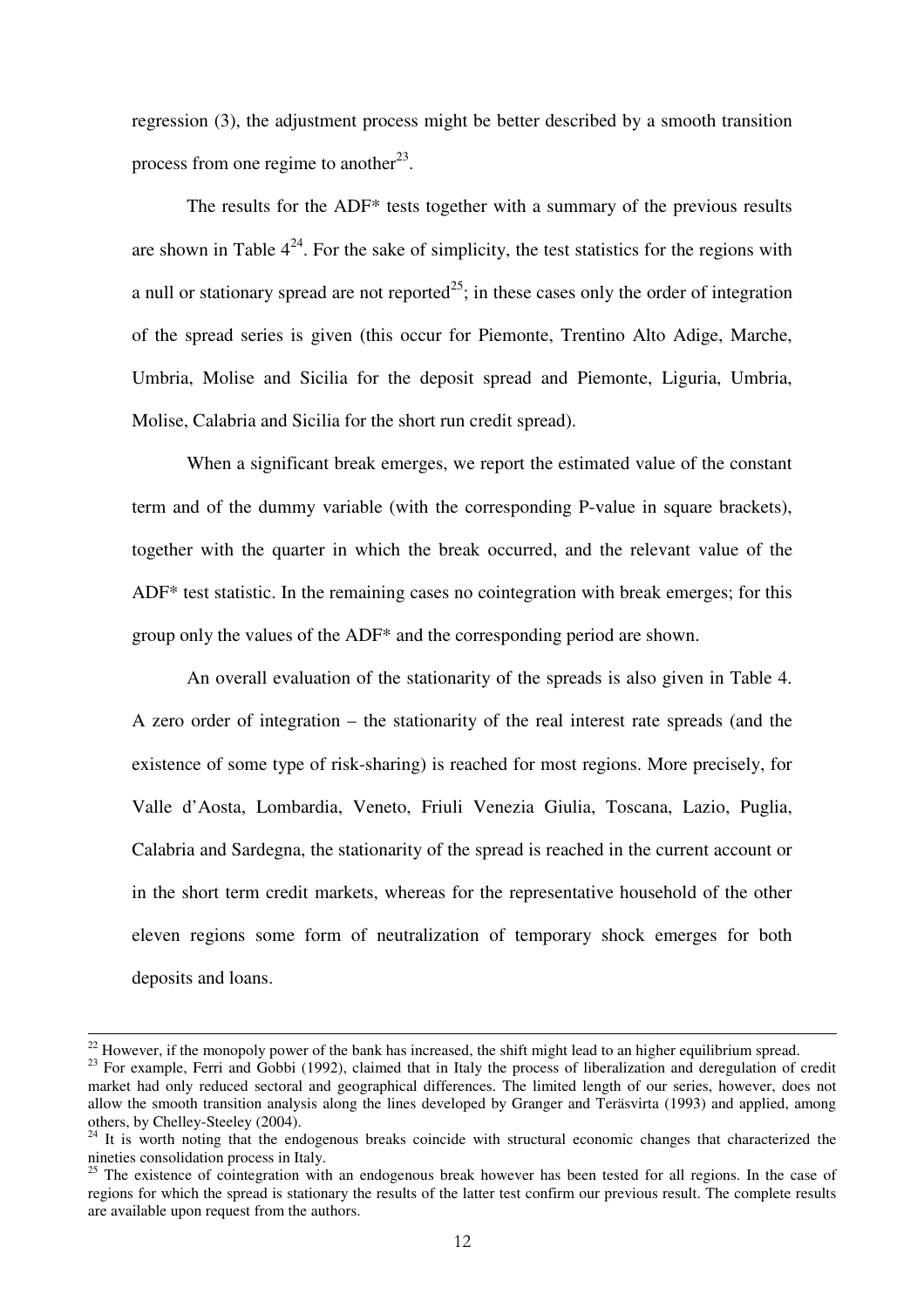## (TABLE 4 ABOUT HERE)

## **6. Conclusions**

In this paper, we have investigated the role of the banking channel in the risksharing process between the Italian regions over the period 1986-2002. Rather than looking at the growth rates of consumption, we focus on the behavior of the bank deposit and the short term credit markets.

Our results suggest that in the Eighties and Nineties, macroeconomic and financial policies have led to a significant convergence among regional nominal interest rates for both current accounts and short term loans, whereas the convergence of the real rates has been only partial.

However, the existence of a spread among the regional and the national real interest rates is not necessarily at variance with the existence of some form of neutralization of temporary shocks on consumption: the empirical evidence presented in the paper, in fact, supports the case of a significant degree of regional risk sharing through the deposits and short term credits markets.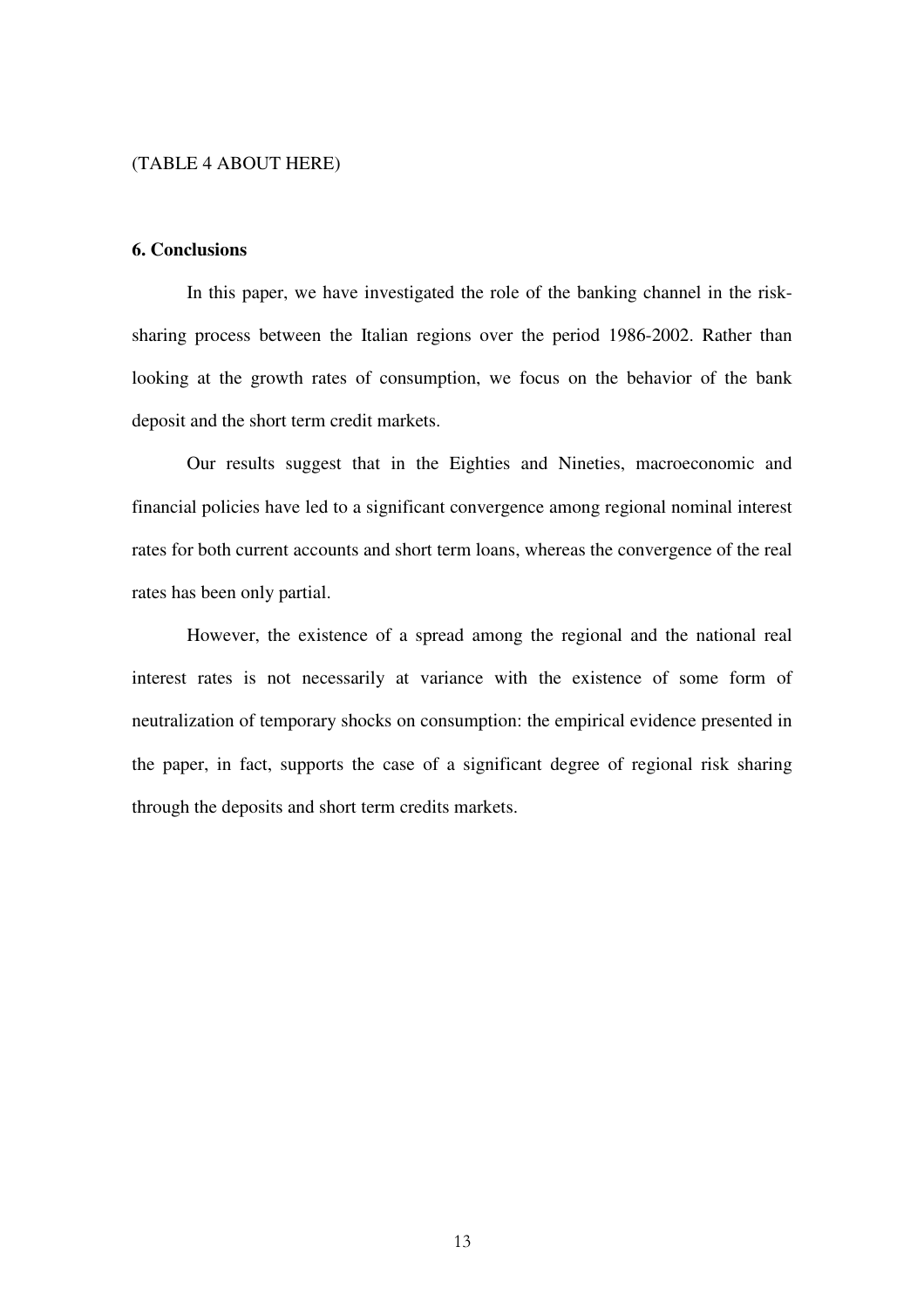### **References**

Angelini, P., Cetorelli, N., 2003. The Effects of Regulatory Reform on Competition in the Banking Industry. Journal of Money, Credit, and Banking 35, 663-684.

Asdrubali P., Sorensen B.E., Yosha O., 1996. Channel of Interstate Risk Sharing: United States, 1963-1990. Quarterly Journal of Economics 111(4), 1081-1110.

Bank of Italy, 2004. Survey of Household Income and Wealth. Supplementi al Bollettino Statistico. Anno XIV, n. 12, Rome.

Barros P., 1999. Multimarket Competition in Banking, with an Example from the Portuguese Market. International Journal of Industrial Organization 17(3), 335-352.

Berger A., Hannan, T., 1989. The Price-Concentration Relationship in Banking. Review of Economics and Statistics 71, 291-299.

Bhattacharya S., Gale D., 1987. Preferences Shock, Liquidity and Central Bank Policy. In: Barnett W. A., Singleton K. J. (Eds.), New Approaches to monetary economics, CUP, Cambridge.

Calcagnini G., Hester D.D., 1997. Cambiamento istituzionale e redditività delle banche in Italia. Rivista di Politica Economica 87, 3-42.

Calem. P. S., Carlino G. A., 1991. The Concentration/Conduct Relationship in Bank Deposit Markets. Review of Economics and Statistics 73(2), 268-276.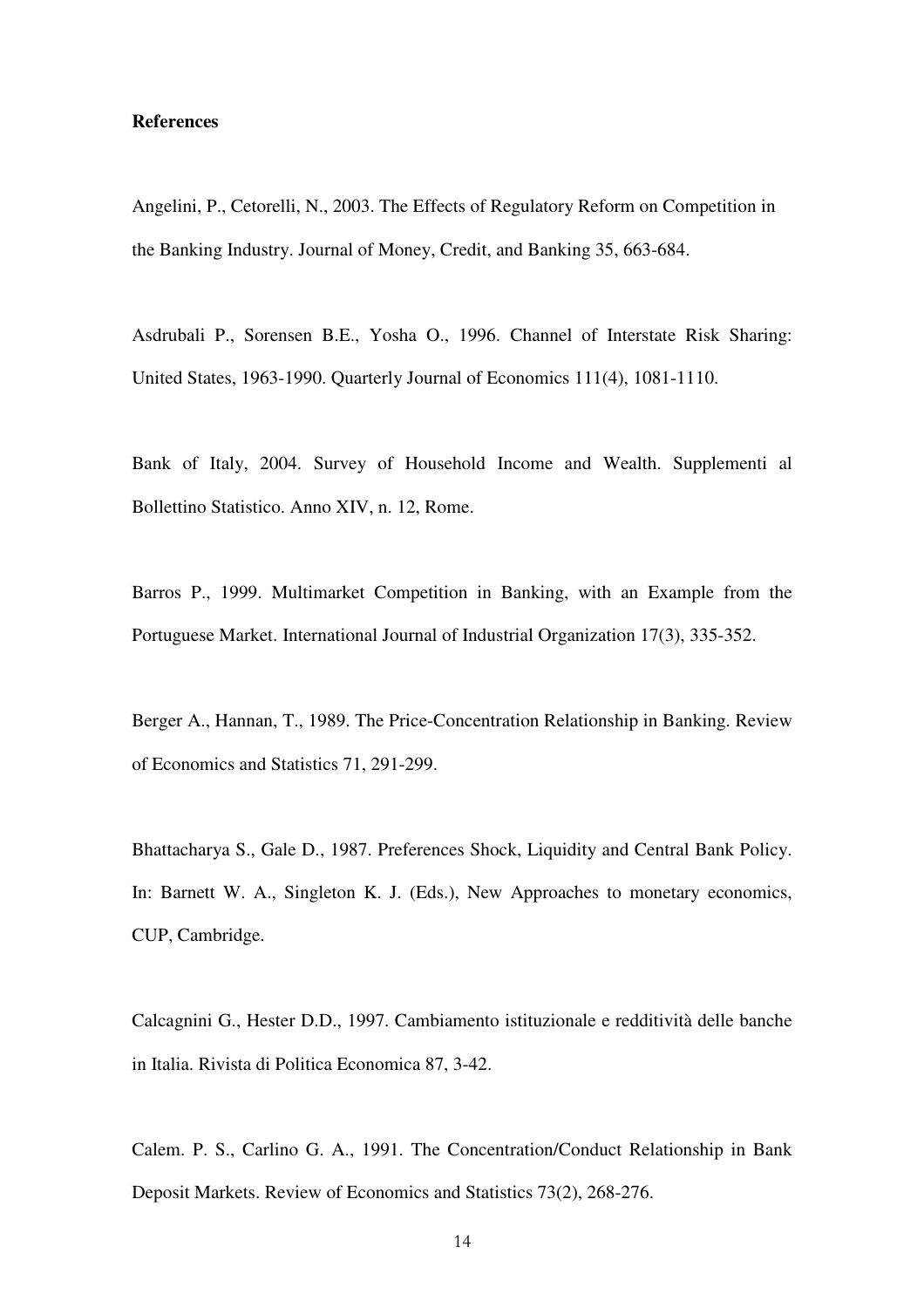Canova F., Ravn, M., 1996. International Consumption Risk Sharing. International Economic Review 37(3), 573-601.

Chelley-Steeley P., 2004. Equity integration in the Asia-Pacific region: A smooth transition analysis. International Review of Financial Analysis 13, 621-632.

Cochrane, J.H., 1991. A Simple Test of Consumption Insurance. Journal of Political Economy 99, 957-976.

Coccorese, P., 1988. The Degree of Competition in the Italian Banking Industry. Economic Notes by Monte dei Paschi di Siena SpA 27, 355-370.

Dedola L., Usai S., Vannini M., 1998. An Assessment of Regional Risk Sharing in Italy and the United Kingdom. In Adams J., Pigliaru F. (Eds.), Economic Growth and Change: National and Regional Patterns, Elgar, Chetenham.

Di Battista, M.L., Grillo, M., 1988. La concorrenza nell'industria bancaria italiana. In: Grillo, M. (Ed.), Banca e Mercato, Il Mulino, Bologna.

Enria, A., Focarelli, D., Landi, A., 1999. Il ruolo delle banche nell'offerta di gestione del risparmio. In: Angeloni I. (Ed.), Nuovi orizzonti per il sistema bancario italiano, Il Mulino, Bologna.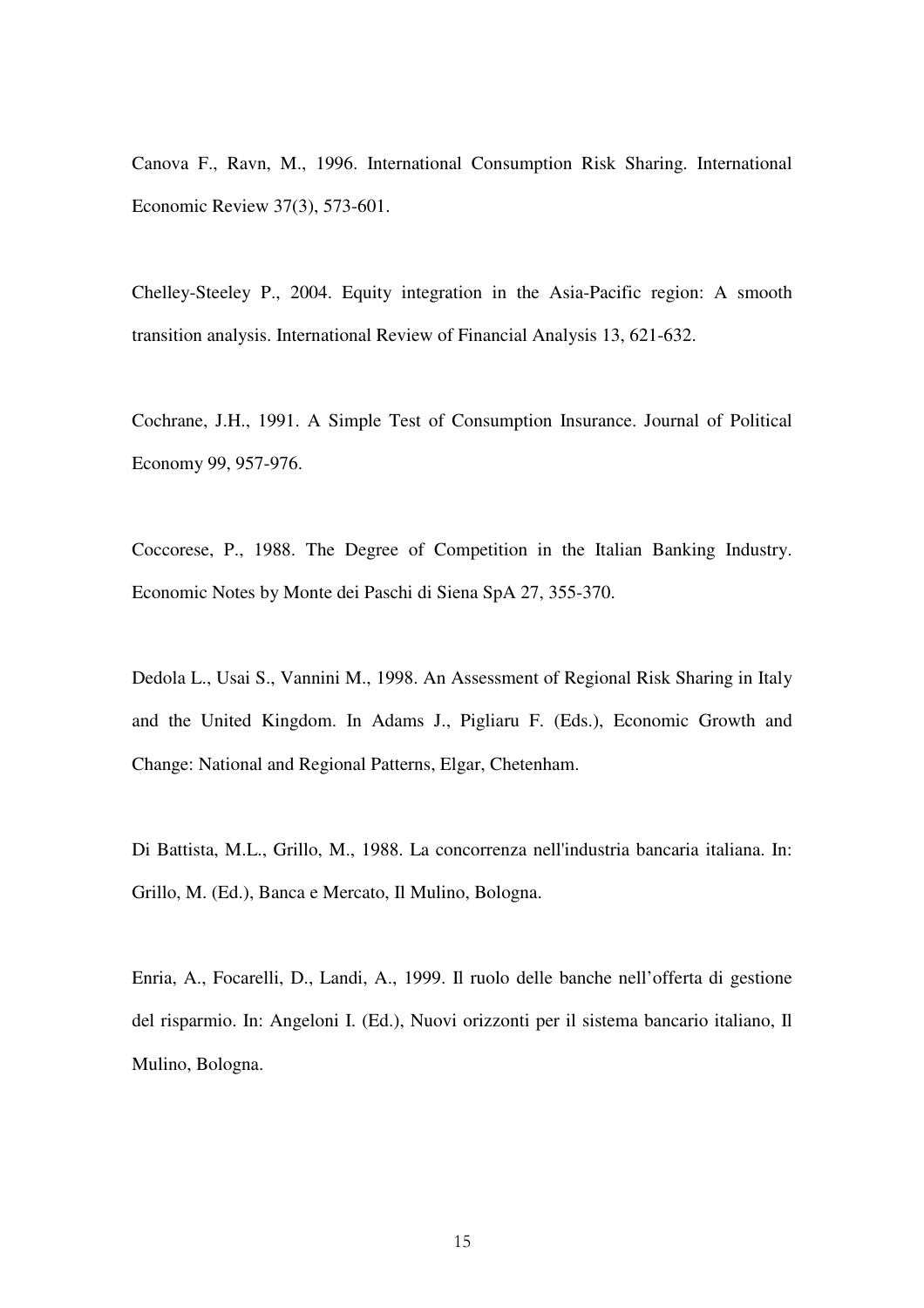Faini R., Galli G., Giannini C. 1993. Finance and Development: the Case of Southern Italy. In A. Giovannini (Ed.), Finance and Development: Issues and Experience, Cambridge, Cambridge University Press, pp. 158-207

Ferri G., Gobbi, G., 1992. Concorrenza e discriminazione di prezzo nel mercato del credito in Italia. In: Banca d'Italia (Ed.), Contributi all'analisi economica, Roma, pp. 75-123.

Focarelli, D., Panetta, F., 2003. Are Mergers Beneficial to Consumers? Evidence from the Market for Bank Deposits. American Economic Review 93, 1152-1172.

Galli, G., Onado, M.. Dualismo territoriale e sistema finanziario. In: G. Galli (Ed.), Il sistema finanziario del Mezzogiorno, Banca d'Italia, Roma, pp. 1-63.

Granger, C.W.J., Teräsvirta, T., 1993. Modelling Nonlinear Economic Relationships. Oxford University Press: New York.

Gregory A.W., Hansen B.E., 1996. Residual-Based Tests for Cointegration in Models with Regime Shifts. Journal of Econometrics 70, 99-126.

Heitfield, E., Prager, R. A., 2002. The Geographic Scope of Retail Deposit Markets. Board of Governors of the Federal Reserve System, Finance and Economics Discussion Series, n. 49.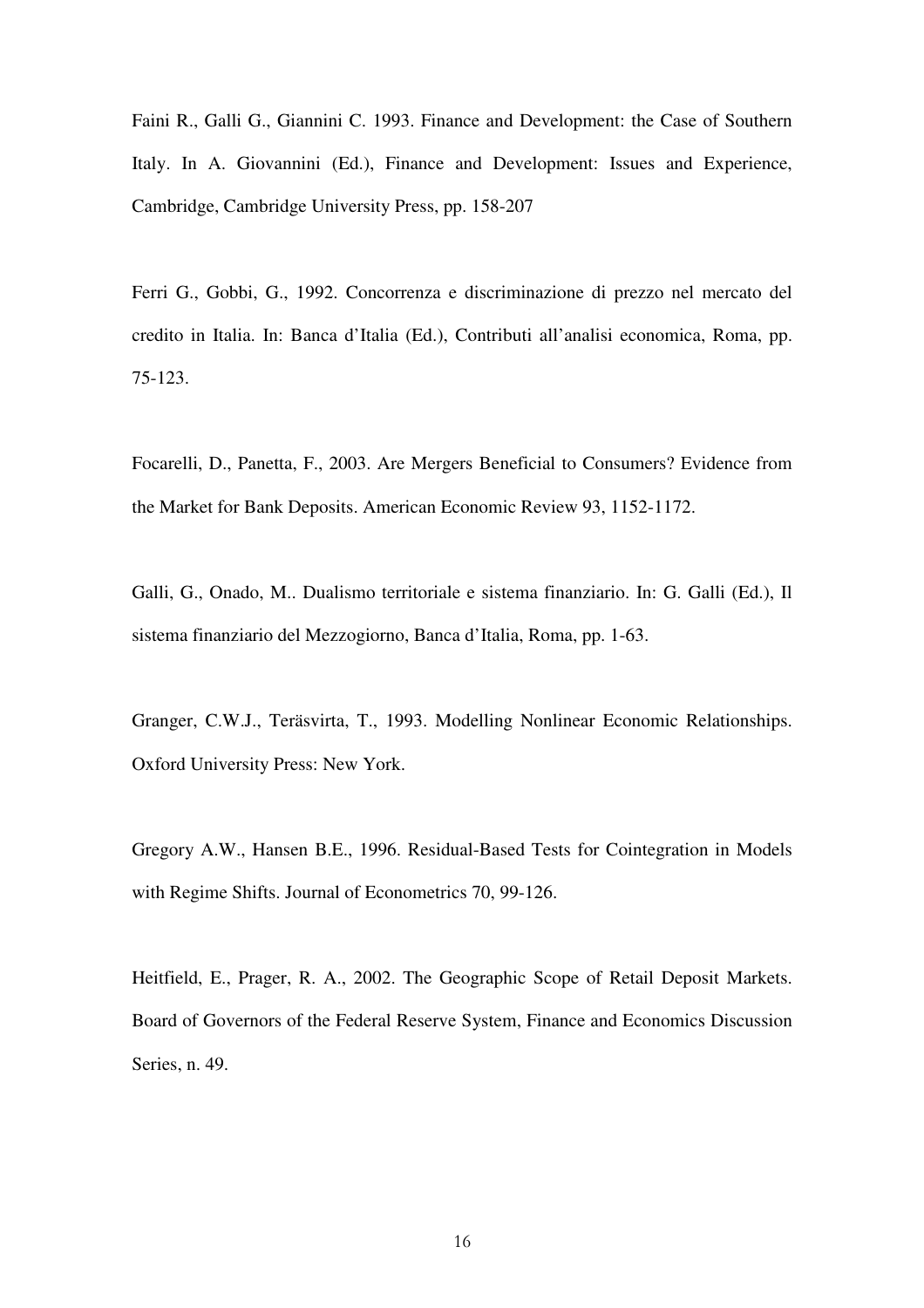Kalemli-Ozcan, Sorensen S., Yosha, O., 2004. Asymmetric Shocks and Risk Sharing in a Monetary Union: Updated Evidence and Policy Implications For Europe. CEPR Discussion Paper, n. 4463.

Mace B.J., 1991. Full Insurance in the Presence of Aggregate Uncertainty. Journal of Political Economy 99, 928-958.

Obstfeld M., 1994. Are Industrial-Country Consumption Globally Diversified?. In Leiderman, L., Razin A. (Eds.), Capital mobility: The impact on consumption, investment and growth, Cambridge University Press, pp. 13-44.

Panetta, F., 2003. Evoluzione del sistema bancario e finanziamento dell'economia nel Mezzogiorno. Temi di discussione del Servizio Studi, Banca d'Italia, n. 467.

Smith, B., 1991. Bank Panics, Suspension and Geography: some Notes on the Contagion of Fear in Banking. Economic Inquiry 29(2), 230-248.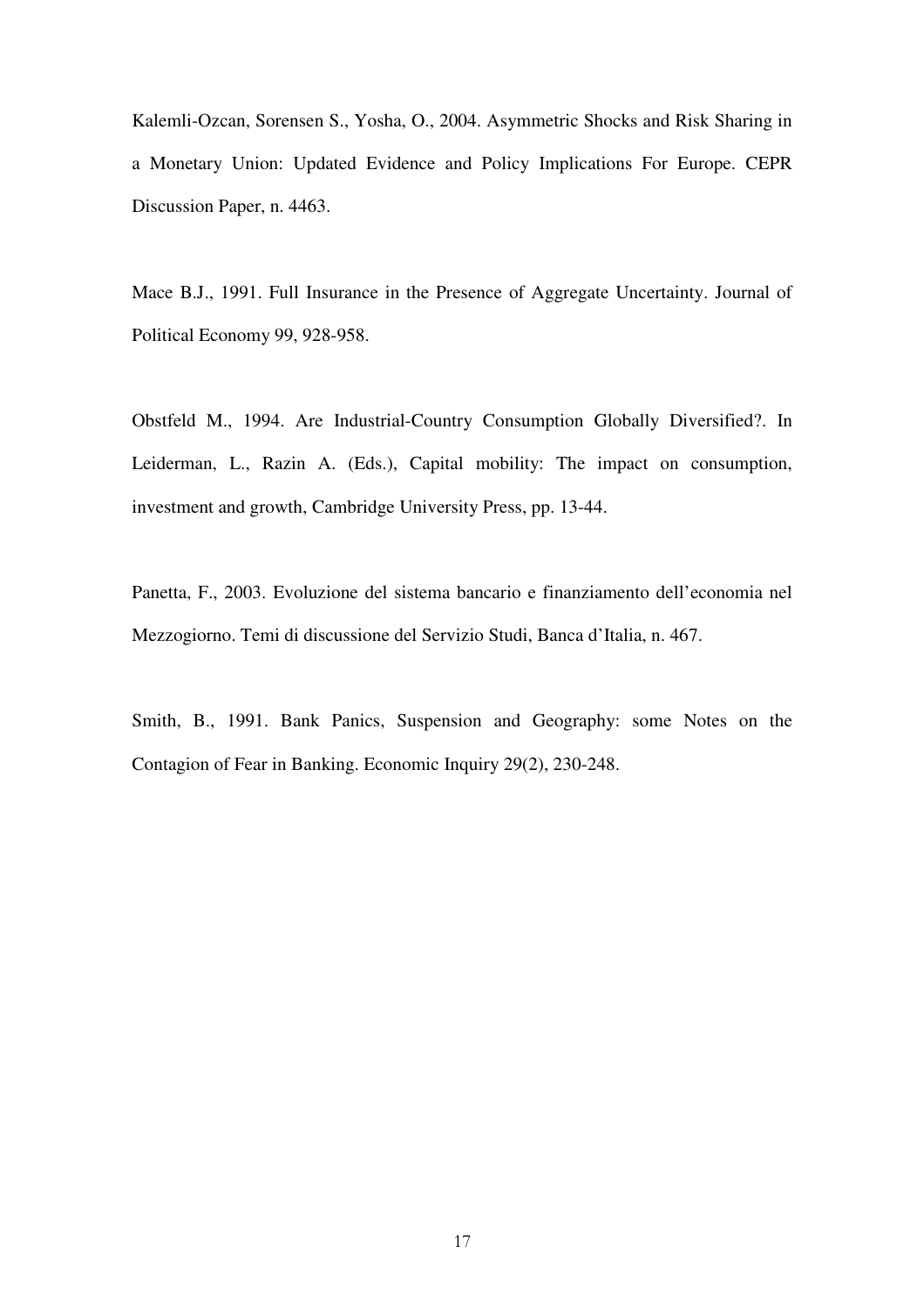

**Fig. 1 – Italian inflation rate and nominal and real interest rates on deposits – 1986.1-2002.4.**

**Fig. 2 – Regional variability of the Italian inflation rate and nominal and real interest rates on deposits – 1986.1 – 2002.4.** 

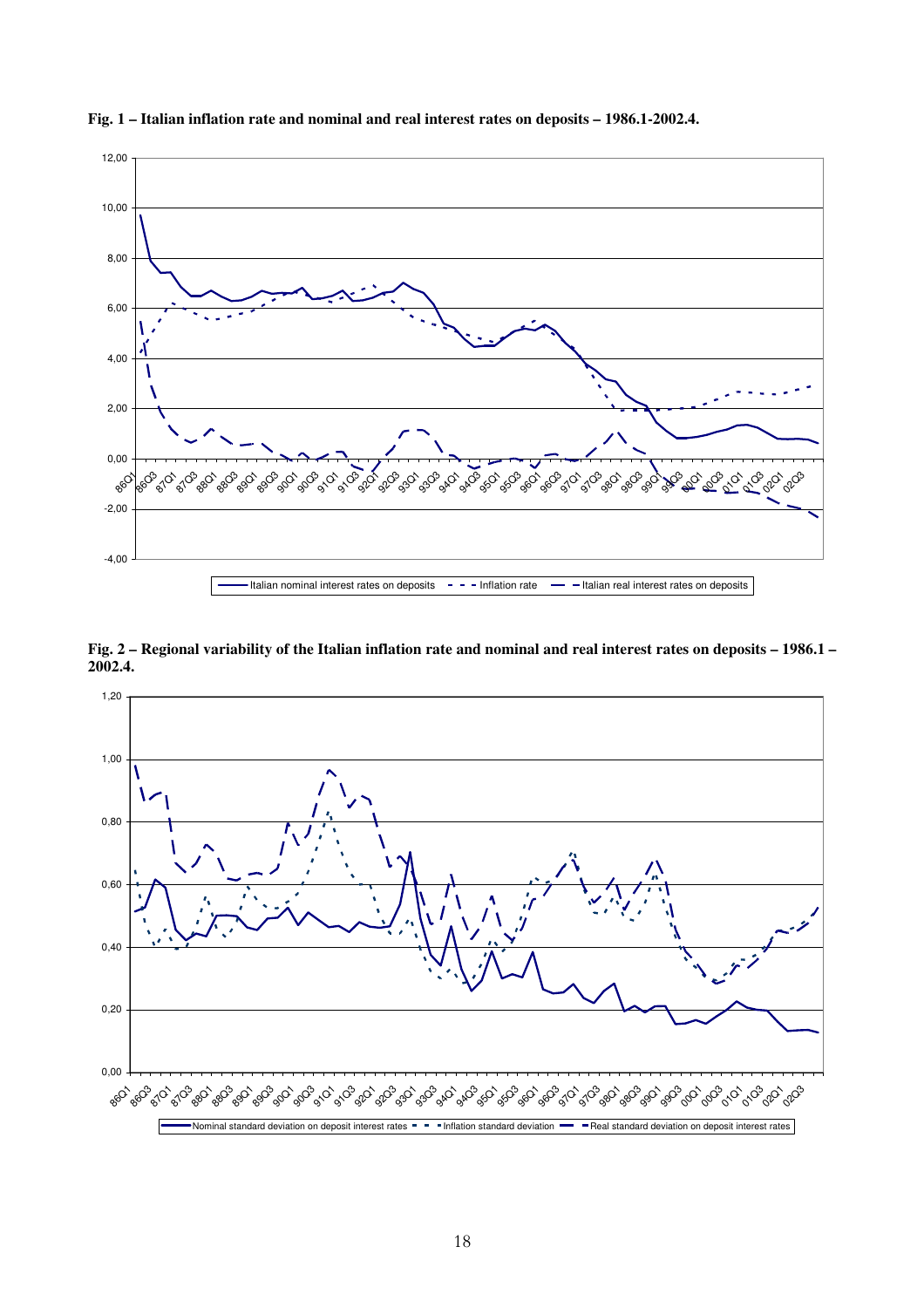

**Fig. 3 – North-South spread on real and nominal interest rates on deposits and on inflation rate – 1986.1 – 2002.4.**

**Fig. 4 – South-North spread on real and nominal interest rates on short term credit and on inflation rate – 1986.1 – 2002.4** 

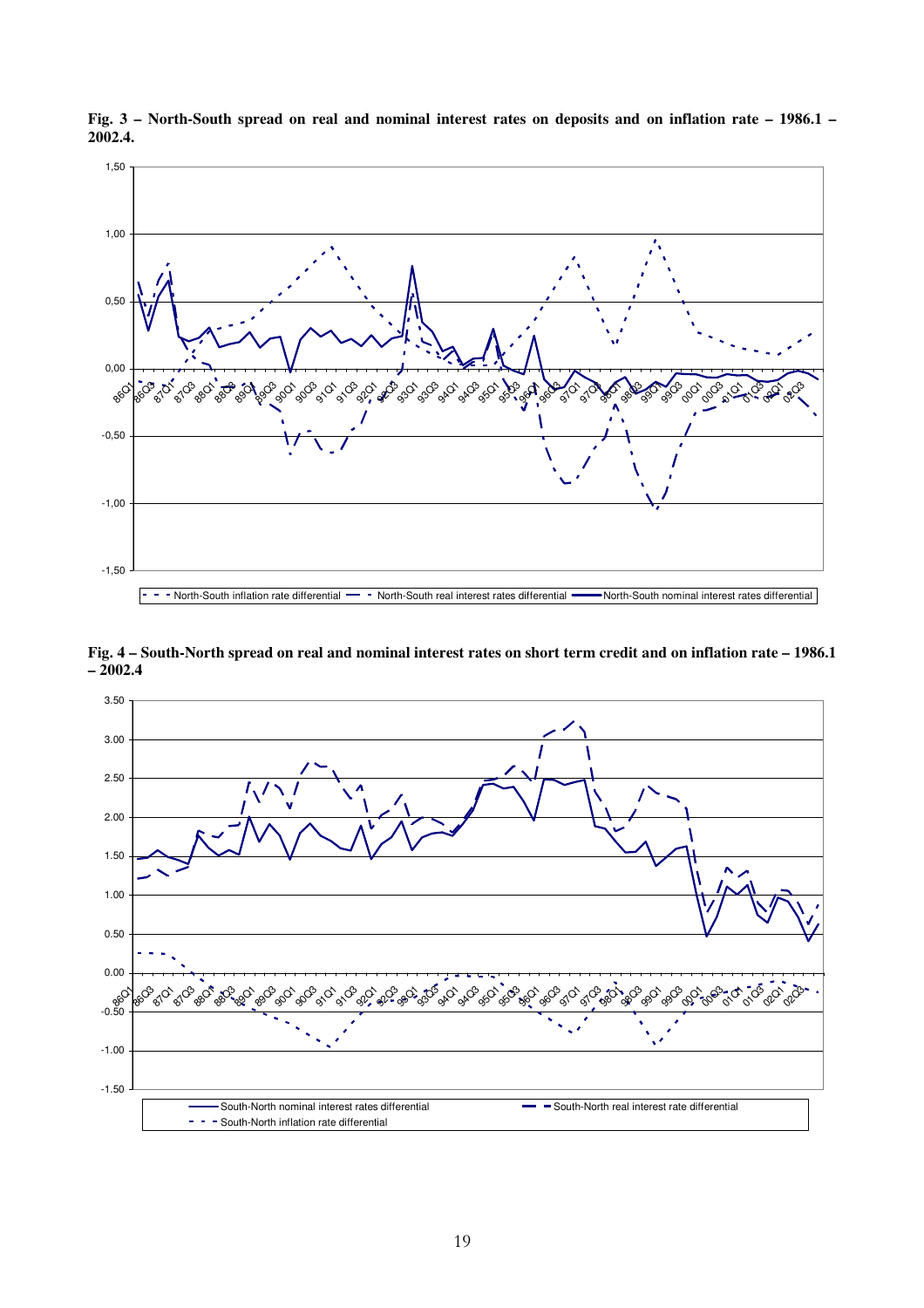|                | <b>Current accounts</b>          |                      | <b>Short term loans</b> |           |                              |  |  |
|----------------|----------------------------------|----------------------|-------------------------|-----------|------------------------------|--|--|
| <b>Regions</b> | <b>Mean</b>                      | T ratio              | <b>Regions</b>          | Mean      | T ratio                      |  |  |
| Pie            | $-0.450$<br>$-12.794$<br>[0.000] |                      | Pie                     | $-0.701$  | $-9.678$<br>[0.000]          |  |  |
| Vaa            | $-0.820$                         | $-6.986$<br>[0.000]  | Vaa                     | $-0.932$  | $-6.324$<br>[0.000]          |  |  |
| Lom            | $-0.172$                         | $-2.322$<br>[0.023]  | Lom                     | $-0.897$  | $-13.354$<br>[0.000]         |  |  |
| Taa            | $-0.479$                         | $-7.092$<br>[0.000]  | Taa                     | $-1.624$  | $-22.853$<br>[0.000]         |  |  |
| Ven            | $-0.191$                         | $-3.653$<br>[0.001]  | Ven                     | $-0.192$  | $-2.938$<br>[0.005]          |  |  |
| Fvg            | 0.155                            | 2.457<br>[0.017]     | Fvg                     | $-0.676$  | $-7.371$<br>[0.000]          |  |  |
| Lig            | $-0.295$                         | $-8.528$<br>[0.000]  | Lig                     | $-0.225$  | $-3.926$<br>[0.000]          |  |  |
| Emr            | $0.033*$                         | 0.804<br>[0.424]     | Emr                     | $-0.926$  | $-13.619$<br>[0.000]         |  |  |
| Tos            | 0.405                            | 9.620<br>[0.000]     | Tos                     | 0.190     | 4.007<br>[0.000]             |  |  |
| Mar            | 0.338                            | 5.857<br>[0.000]     | Mar                     | $-0.631$  | $-6.359$<br>[0.000]          |  |  |
| Umb            | 0.340                            | 6.408<br>[0.000]     | Umb                     | $-0.081*$ | $-1.415$<br>[0162]           |  |  |
| Laz            | $0.004*$                         | 0.006<br>[0.995]     | Laz                     | 0.619     | 6.971<br>[0.000]             |  |  |
| Abr            | $-0.007*$                        | $-0.119$<br>[0.906]  | Abr                     | 1.063     | 14.415<br>[0.000]            |  |  |
| Mol            | 0.189                            | 2.142<br>[0.036]     | Mol                     | 2.391     | 24.4203<br>[0.000]           |  |  |
| Cam            | $-0.548$                         | $-10.505$<br>[0.000] | Cam                     | 1.895     | 23.660<br>[0.000]            |  |  |
| Pug            | $-0.231$                         | $-3.448$<br>[0.001]  | Pug                     | 0.820     |                              |  |  |
| <b>Bas</b>     | $-0.082$                         | $-1.223$<br>[0.226]  | <b>Bas</b>              | 2.572     | [0.000]<br>20.928<br>[0.000] |  |  |
| Cal            | $-0.193$                         | $-2.462$<br>[0.016]  | Cal                     | 1.996     | 13.044<br>[0.000]            |  |  |
| Sic            | 0.523                            | 13.614<br>[0.000]    | Sic                     | 1.334     | 22.220<br>[0.000]            |  |  |
| Sar            | $0.032*$                         | 0.666<br>[0.508]     | Sar                     | 0.408     | 5.868<br>[0.000]             |  |  |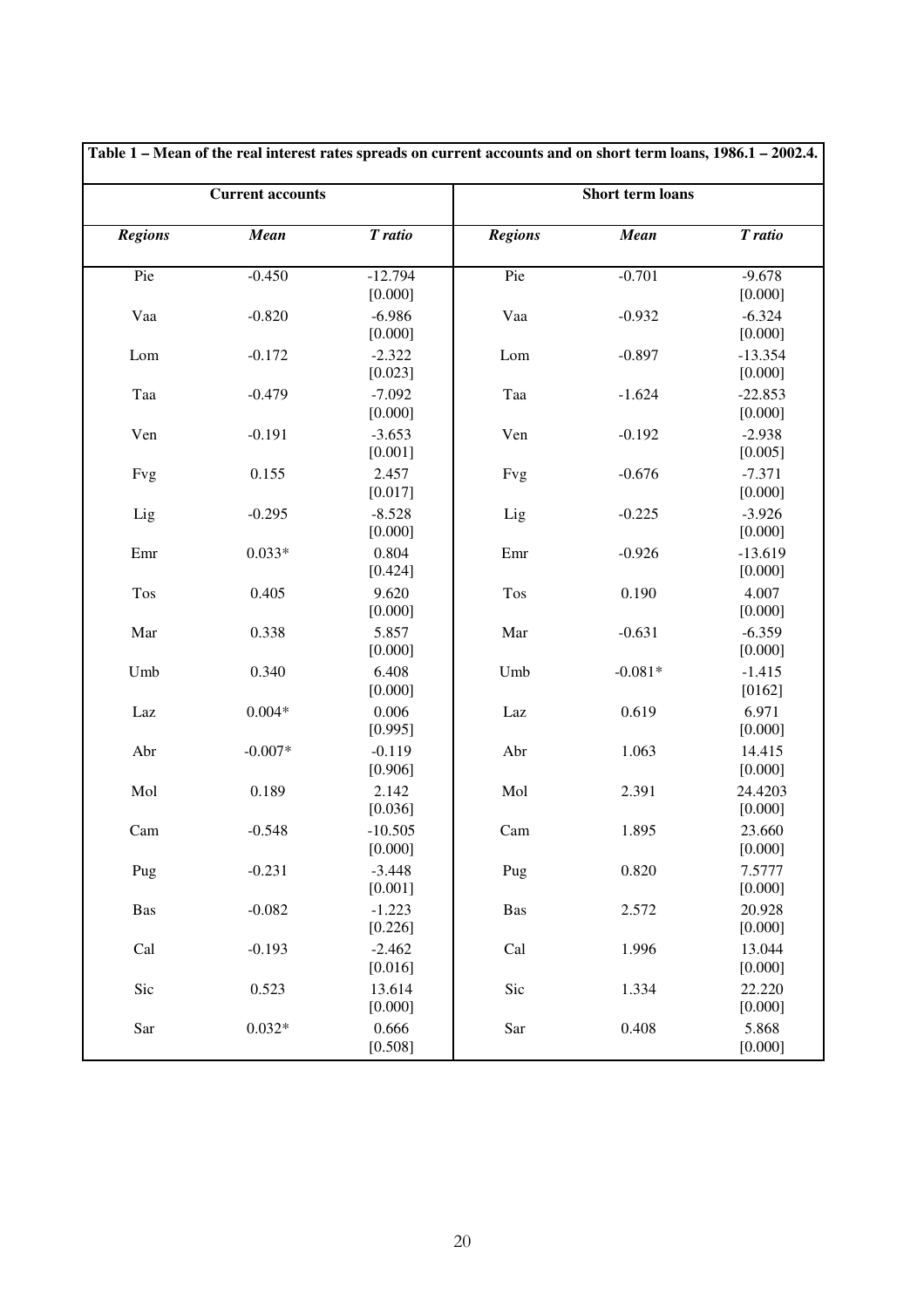| Table 2 - Stationarity of the regional real interest on<br>current accounts and short term loans, 1986.1-2002.4 |                                                                                                                    |                                     |  |  |  |  |  |
|-----------------------------------------------------------------------------------------------------------------|--------------------------------------------------------------------------------------------------------------------|-------------------------------------|--|--|--|--|--|
|                                                                                                                 | <b>Current accounts</b>                                                                                            | Short term loans<br>$\text{ADF}(3)$ |  |  |  |  |  |
| <b>Regions</b>                                                                                                  | $\text{ADF}(3)$                                                                                                    |                                     |  |  |  |  |  |
| Pie                                                                                                             | $-2.653$                                                                                                           | $-2.444$                            |  |  |  |  |  |
| Vaa                                                                                                             | $-4.348*$                                                                                                          | $-3.530$                            |  |  |  |  |  |
| Lom                                                                                                             | $-0.982$                                                                                                           | $-1.407$                            |  |  |  |  |  |
| Taa                                                                                                             | $-2.213$                                                                                                           | $-2.233$                            |  |  |  |  |  |
| Ven                                                                                                             | $-2.206$                                                                                                           | $-2.304$                            |  |  |  |  |  |
| Fvg                                                                                                             | $-1.160$                                                                                                           | $-2.200$                            |  |  |  |  |  |
| Lig                                                                                                             | $-0.983$                                                                                                           | $-1.755$                            |  |  |  |  |  |
| Emr                                                                                                             | $-0.952$                                                                                                           | $-1.455$                            |  |  |  |  |  |
| Tos                                                                                                             | $-0.385$                                                                                                           | $-1.184$                            |  |  |  |  |  |
| Mar                                                                                                             | $-0.161$                                                                                                           | $-1.480$                            |  |  |  |  |  |
| Umb                                                                                                             | $-1.186$                                                                                                           | $-0.939$                            |  |  |  |  |  |
| Laz                                                                                                             | $-0.715$                                                                                                           | $-1.152$                            |  |  |  |  |  |
| Abr                                                                                                             | $-1.433$                                                                                                           | $-1.504$                            |  |  |  |  |  |
| Mol                                                                                                             | $-1.909$                                                                                                           | $-1.529$                            |  |  |  |  |  |
| Cam                                                                                                             | $-1.376$                                                                                                           | $-1.022$                            |  |  |  |  |  |
| Pug                                                                                                             | $-0.905$                                                                                                           | $-1.613$                            |  |  |  |  |  |
| Bas                                                                                                             | $-1.136$                                                                                                           | $-1.019$                            |  |  |  |  |  |
| Cal                                                                                                             | $-1.132$                                                                                                           | $-1.747$                            |  |  |  |  |  |
| Sic                                                                                                             | $-0.612$                                                                                                           | $-1.453$                            |  |  |  |  |  |
| Sar                                                                                                             | $-1.471$                                                                                                           | $-1.241$                            |  |  |  |  |  |
| Ita                                                                                                             | $-1.064$                                                                                                           | $-1.451$                            |  |  |  |  |  |
|                                                                                                                 | Note: $95\%$ critical value for the ADF statistic = -2.9077<br>* indicates significance at the 95% critical value. |                                     |  |  |  |  |  |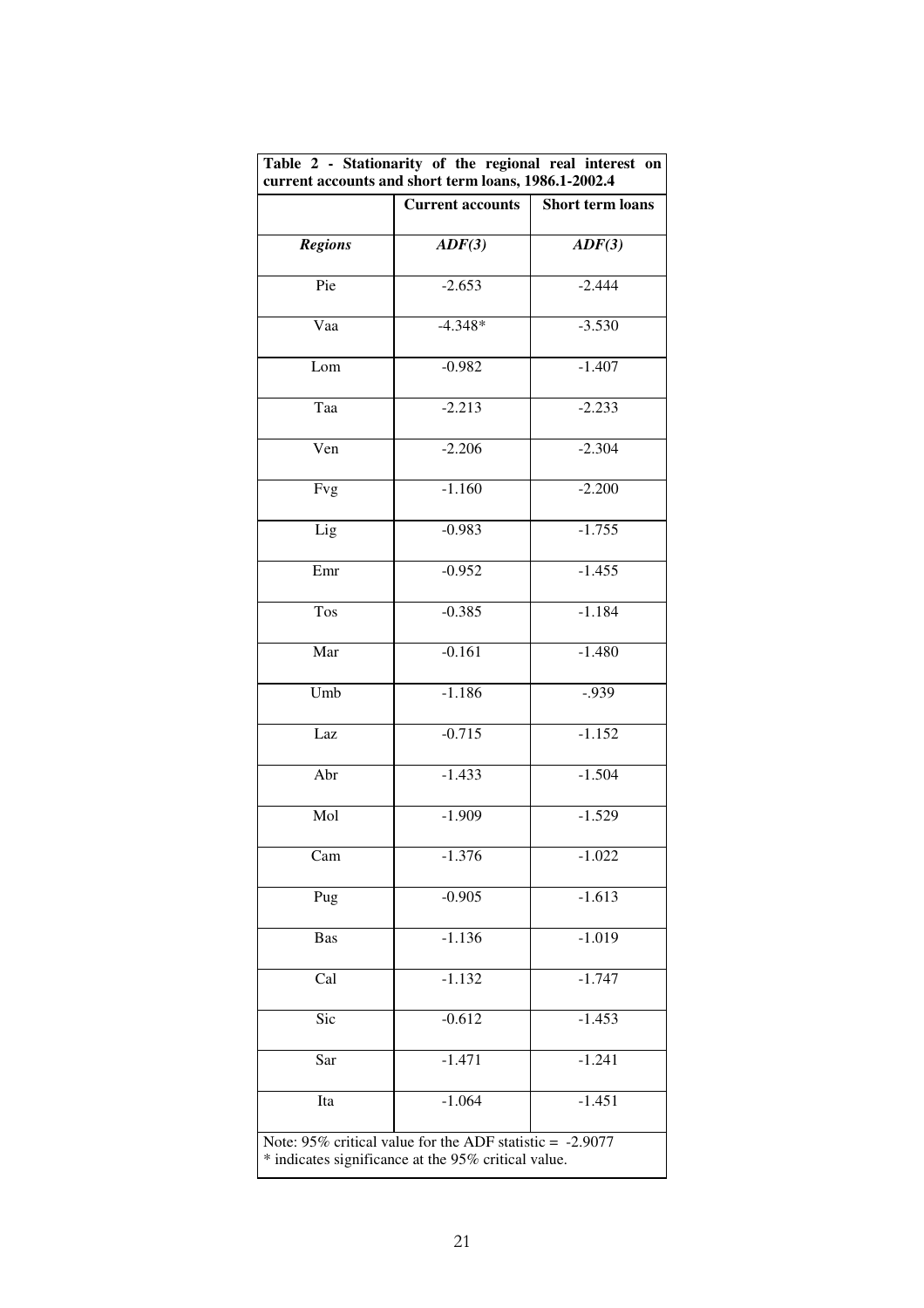| Table 3 - Stationarity of the regional spreads on deposits<br>and short term credits, 1986.1-2002.4 |                                                                                                                    |                         |  |  |  |  |
|-----------------------------------------------------------------------------------------------------|--------------------------------------------------------------------------------------------------------------------|-------------------------|--|--|--|--|
|                                                                                                     | <b>Current accounts</b>                                                                                            | <b>Short term loans</b> |  |  |  |  |
| <b>Regions</b>                                                                                      | $\text{ADF}(3)$                                                                                                    | ADF(3)                  |  |  |  |  |
| Pie                                                                                                 | $-5.429*$                                                                                                          | $-3.779*$               |  |  |  |  |
| Vaa                                                                                                 | $-0.965$                                                                                                           | $-1.085$                |  |  |  |  |
| Lom                                                                                                 | $-2.752$                                                                                                           | $-2.192$                |  |  |  |  |
| Taa                                                                                                 | $-4.740*$                                                                                                          | $-2.799$                |  |  |  |  |
| Ven                                                                                                 | $-2.879$                                                                                                           | $-1.271$                |  |  |  |  |
| Fvg                                                                                                 | $-2.046$                                                                                                           | $-2.424$                |  |  |  |  |
| Lig                                                                                                 | $-2.291$                                                                                                           | $-3.406*$               |  |  |  |  |
| Emr                                                                                                 | $-2.804$                                                                                                           | $-2.659$                |  |  |  |  |
| Tos                                                                                                 | $-2.836$                                                                                                           | $-3.230*$               |  |  |  |  |
| Mar                                                                                                 | $-2.979*$                                                                                                          | $-2.460$                |  |  |  |  |
| Umb                                                                                                 | $-3.443*$                                                                                                          | $-3.369*$               |  |  |  |  |
| Laz                                                                                                 | $-2.716$                                                                                                           | $-1.339$                |  |  |  |  |
| Abr                                                                                                 | $-3.409*$                                                                                                          | $-2.139$                |  |  |  |  |
| Mol                                                                                                 | $-3.773*$                                                                                                          | $-3.130*$               |  |  |  |  |
| Cam                                                                                                 | $-1.566$                                                                                                           | $-0.940$                |  |  |  |  |
| Pug                                                                                                 | $-2.496$                                                                                                           | $-2.362$                |  |  |  |  |
| <b>Bas</b>                                                                                          | $-2.274$                                                                                                           | $-0.982$                |  |  |  |  |
| Cal                                                                                                 | $-1.914$                                                                                                           | $-3.197*$               |  |  |  |  |
| Sic                                                                                                 | $-3.182*$                                                                                                          | $-3.078*$               |  |  |  |  |
| Sar                                                                                                 | $-2.482$                                                                                                           | $-2.860$                |  |  |  |  |
|                                                                                                     | Note: $95\%$ critical value for the ADF statistic = -2.9077<br>* indicates significance at the 95% critical value. |                         |  |  |  |  |